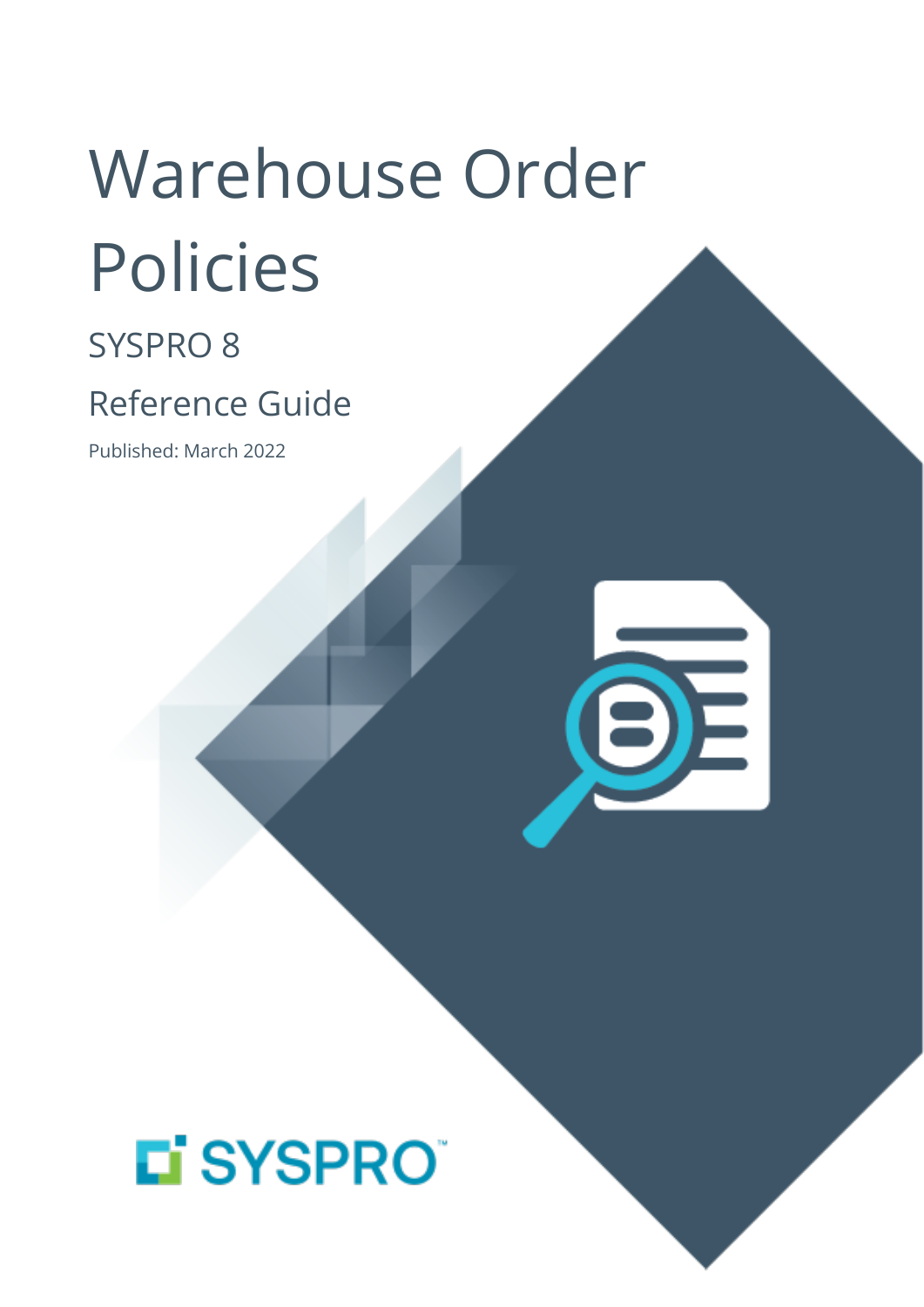#### [Warehouse](#page-2-0) Order Policies

CONTENTS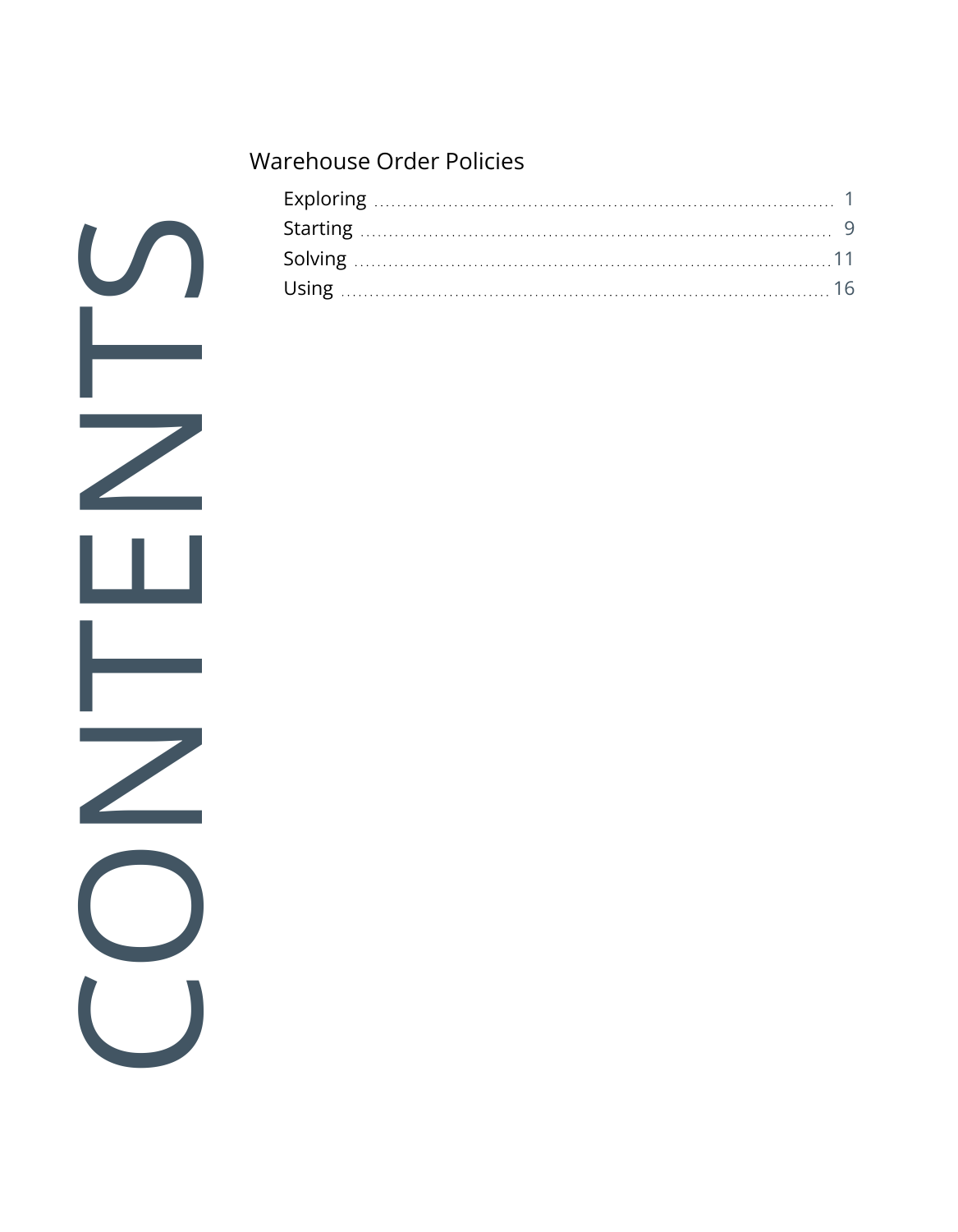<span id="page-2-0"></span>

# <span id="page-2-1"></span>**Exploring**

# Where it fits in?

An order policy refers to a set of procedures that a business follows to establish when to replenish stock (e.g. how much to order and the size of the individual orders).

Within SYSPRO, order policies refer to the rules that SYSPRO applies when calculating suggested replenishment orders for purchased or manufactured stock items. The rules let you apply the order policies that your company has formulated.

When businesses formulate their order policies, they weigh up a number of factors including:

- Cost factors, such as the cost of setting up a production run or the cost of ordering stock from a supplier versus the cost of storing the stock.
- Ξ Logistical factors such as storage space, pack sizes and lead times.

Several different order policies have been created to manage different replenishment models used in warehouses.

Normally MRP only allows replenishment up to the minimum quantity, but the O - Cover shortages less than min overages up to max order policy for example, allows the warehouse to order up to maximum allowed when stockpiling for an upcoming event.

# Navigation

The programs related to this feature are accessed from the **Program List** of the SYSPRO menu:

*Program List > Requirements Planning*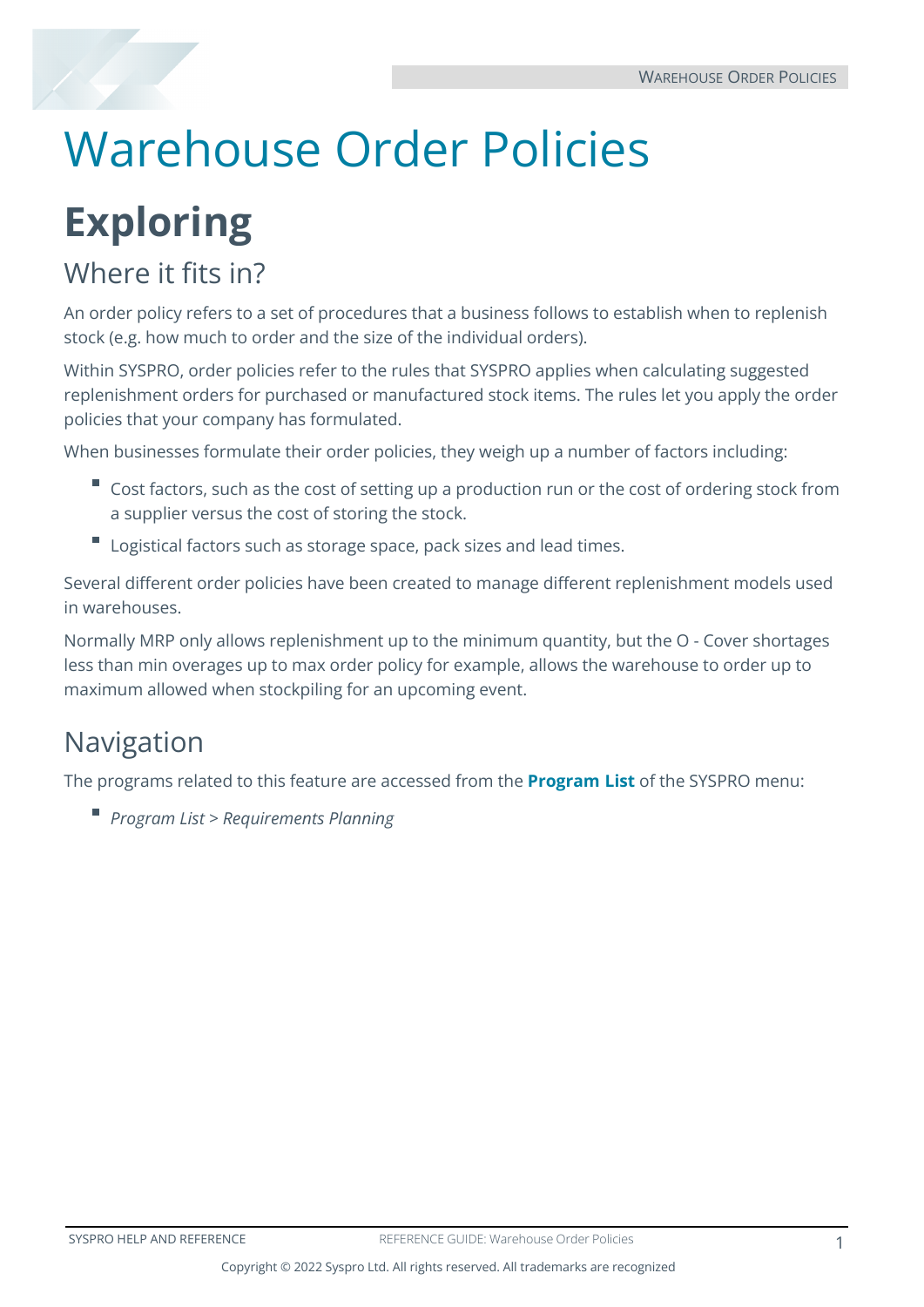### Terminology **Order policies**

Order policies are standardized instructions that regulate when material is purchased for the replenishment of stock (e.g. when stock falls below a minimum inventory level).

In SYSPRO, order policies are used by the **Requirements Calculation** program to suggest purchase requisitions, jobs or stock transfers. They are also used by the **MPS Review** and **MRP Master Production Schedule** programs when suggesting build schedules for master production schedule (MPS) items.

The order policy options are only enabled if **Q - Apply warehouse order policy** is selected against the **Batching rule** field for the stock item (**Stock Code Maintenance**).

#### **C - Cover shortages**

This order policy covers shortages irrespective of any other settings specified for the warehouse like minimum quantity, etc.

#### **FOR EXAMPLE:**

If the available is 7, the demand 40 and the minimum 20, then MRP will suggest supply of 33. This is the 33 required to meeting the demand  $(7 - 40 = 33)$ .

The 20 to meet the minimum is ignored.

The 33 will be determined by the other options selected like pan size, multiples of pan, economic batch quantity (EBQ), etc.

#### **I - Cover shortages if less than min**

If the quantity available minus the demand is less than the minimum level, then MRP will recommend supply to meet demand *and* to top up to the minimum level.

#### **FOR EXAMPLE:**

If available is 7, demand is 40 and minimum is 20, then the suggested supply will cover the shortage of 40, less the quantity on hand  $(7 - 40 = -33)$ . This is the shortfall that will be added by the system.

As the warehouse minimum is 35, a further order for 35 will be produced to get to the warehouse minimum.

The minimum warehouse quantity should be the minimum stock level being retained in the warehouse. If the available drops below the minimum stock level, suggestions will be raised to achieve the minimum stock level. If demand is raised causing the available quantity to fall below the minimum stock level, suggestions will be raised to satisfy the demand without compromising the minimum stock level.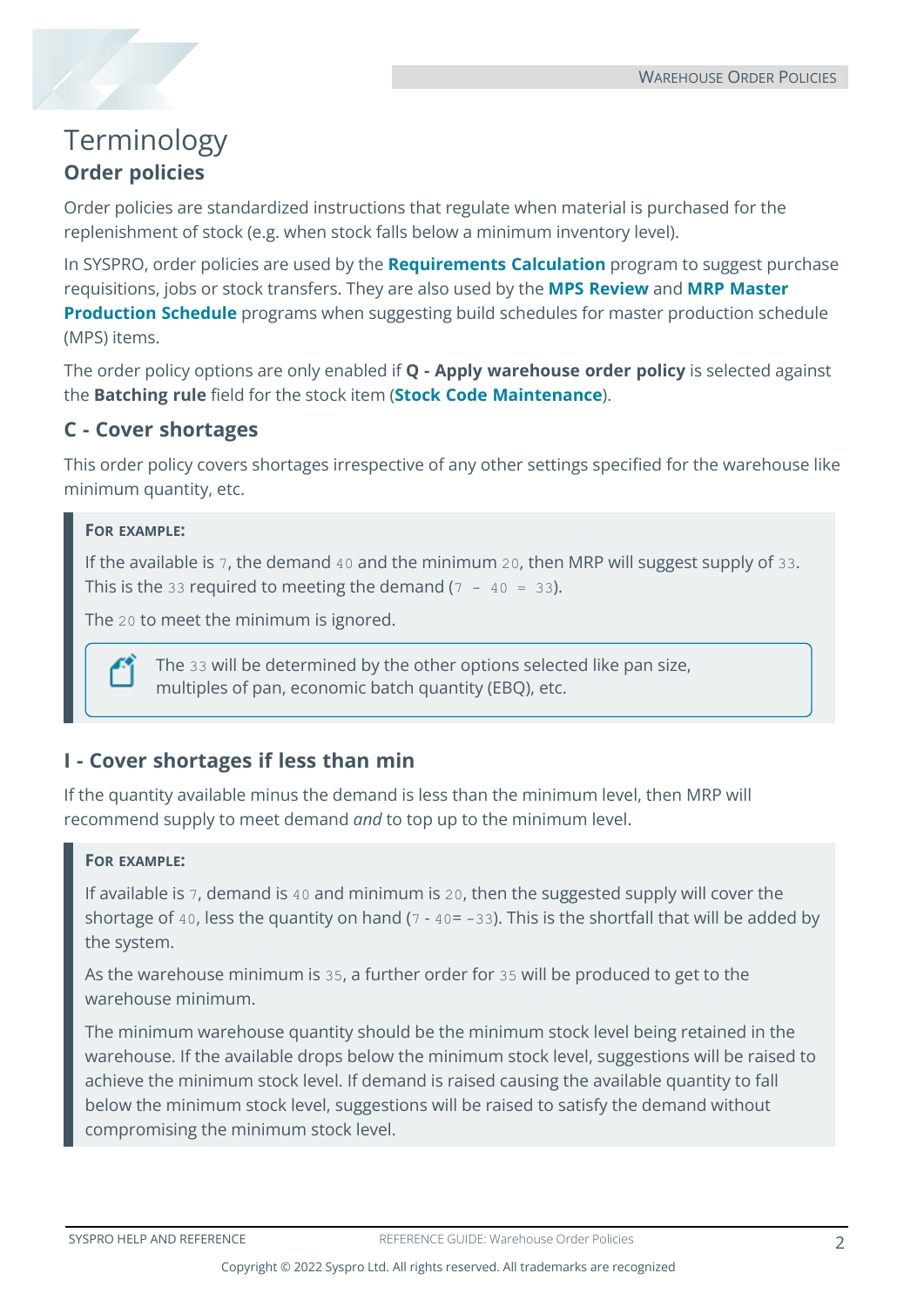

This ignores the **FIXED TIME PERIOD (DAYS)** option defined in the **Stock Code Maintenance** program.

This rule can be used with the *Inventory Optimization* module. Dynamic safety stock levels can be applied, i.e. minimum stock levels per period, without the need for a maximum stock level. The rule orders up to the minimum regardless of whether the min/max levels are defined against the warehouse or against the *Inventory Optimization* module.

#### **M - Order to max if less than min**

If demand causes available to be less than the minimum, then MRP will recommend supply up to the maximum.

This ignores the **FIXED TIME PERIOD (DAYS)** option defined in the **Stock Code Maintenance** program.

When using the *Inventory Optimization* module, the goal of this policy is to suggest supply that will satisfy the target service level defined against the IO policy defined in the **IO Policies** program.

#### **O - Cover shortages less than min overages up to max**

If the business needs to increase stock in preparation for an event, this order policy will allow them to build stock to the maximum, irrespective of how much stock there is in the warehouse. The stock level may go slightly over the maximum quantity, depending upon batch size, but will never go below.

This caters for raising a suggestion when the minimum stock level in the warehouse is greater than the demand. Further supplies can be raised outside of MRP until the maximum is reached, at which time a *cancel* action is raised (i.e. when the supply quantity exceeds the warehouse maximum for that stock code). This could be used where demand is seasonal and supply can't match demand until a later stage, resulting in an increase in the stock holding level until the maximum has been reached.

This policy was developed to allow building stock for an event like a promotion and ignores all quantities except maximum quantity and batch size.

#### **FOR EXAMPLE:**

If the warehouse minimum is 100 and the warehouse maximum is defined as 200, the policy will keep 100 in stock using MRP suggestions while taking all demand into account.

Supply created in the form of purchase orders or internal jobs will be kept to a maximum of 200 while considering all demands, stock on hand, etc. The purchase orders or internal jobs in excess of the maximum will be canceled by MRP.

Considerations:

- This feature is not applied to ECC depletion.
- This option applies to sites that are not licensed for the *Inventory Optimization* modules, but which are using warehouse order policies in MRP.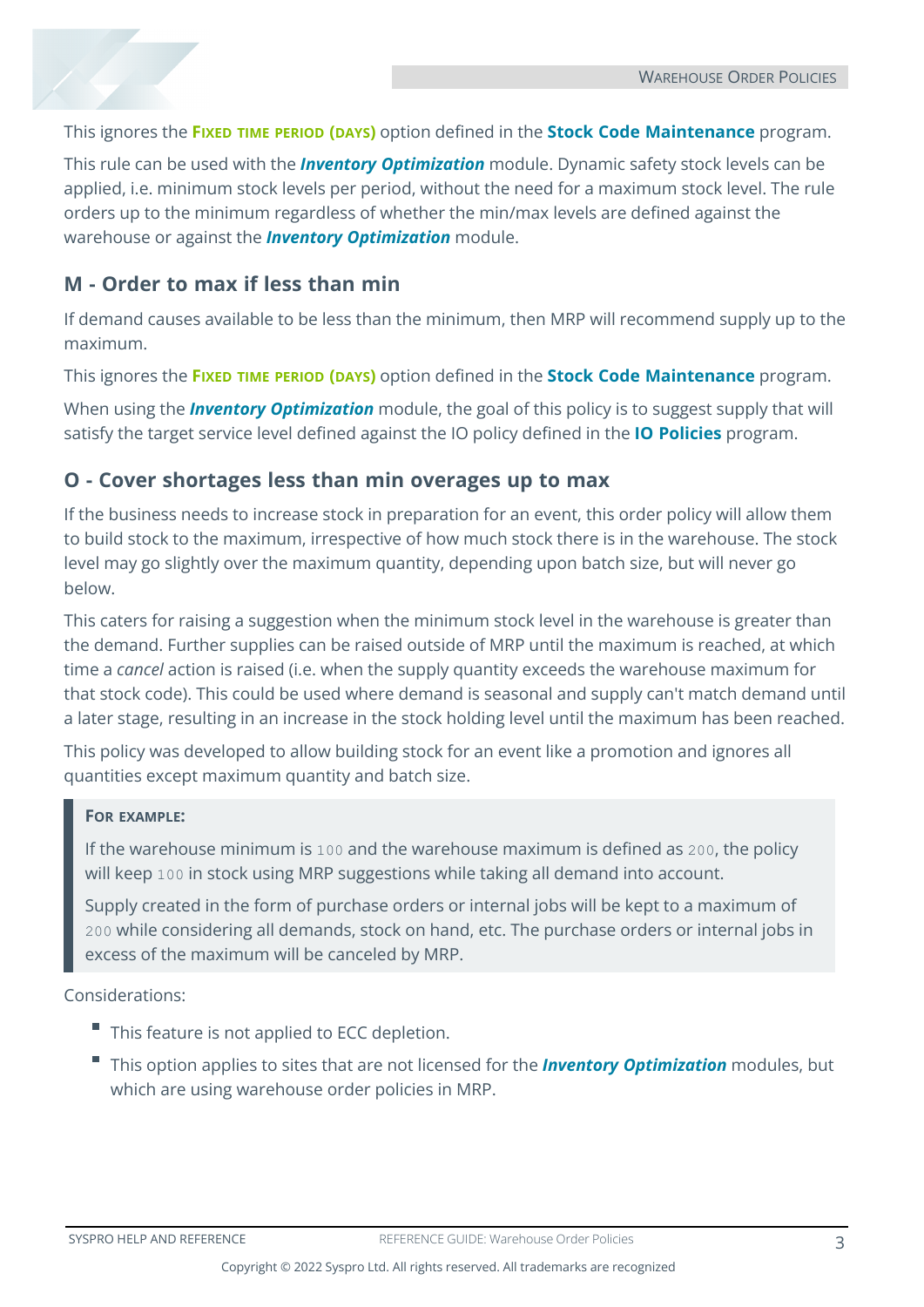This rule can only be used if the **SCHEDULE JOBS AND PURCHASE ORDERS** setup option is enabled (*Setup Options > Configuration > Manufacturing > Requirements Planning*) and when running the **Requirements Calculation** in legacy mode.

#### **P - Suppress MRP ordering**

Demand generated for this item will not result in any suggested purchase orders.

#### **S - Order to max if shortage**

This ignores the minimum. The order point is reached when the quantity available is insufficient for the demand.

This ignores the **FIXED TIME PERIOD (DAYS)** option defined in the **Stock Code Maintenance** program.

#### **Batching/Buying rules**

Although a buying rule is typically applied to bought-out items and a batching rule is typically applied to made-in items, these terms are interchangeable within SYSPRO's Requirements Planning system they indicate how you want to address quantity shortages encountered for a stock item.

The rule defined against each stock item is used to modify the actual shortage quantity in order to calculate an order quantity.

Batching rules are applied to MPS items when producing the MRP Master Production Schedule (unless you are including Build schedules in the requirements calculation) and to non-MPS items when running the **Requirements Calculation** program.

#### *A - Lot for lot*

The order quantity is the shortage quantity.

All sub jobs are automatically created as lot for lot.

You would typically select this batching rule when implementing MRP (*Requirements Planning*) in SYSPRO for the first time. The rule simply generates planned supply (jobs, purchase order requisitions and purchase orders) for the actual net shortage in demand for each period.

Once you have familiarized yourself with SYSPRO's *Requirements Planning* module, you can implement the other batching rules as required.

#### *B - Multiples of EBQ (economic batch quantity)*

To calculate the order quantity, the shortage quantity is rounded up to the next multiple of the economic batch quantity.

#### **FOR EXAMPLE:**

If the **ECONOMIC BATCH QUANTITY** is 10 and the shortage is 32, then the order quantity will be 40.  $4 \times$  EBQ  $(10) = 40$ .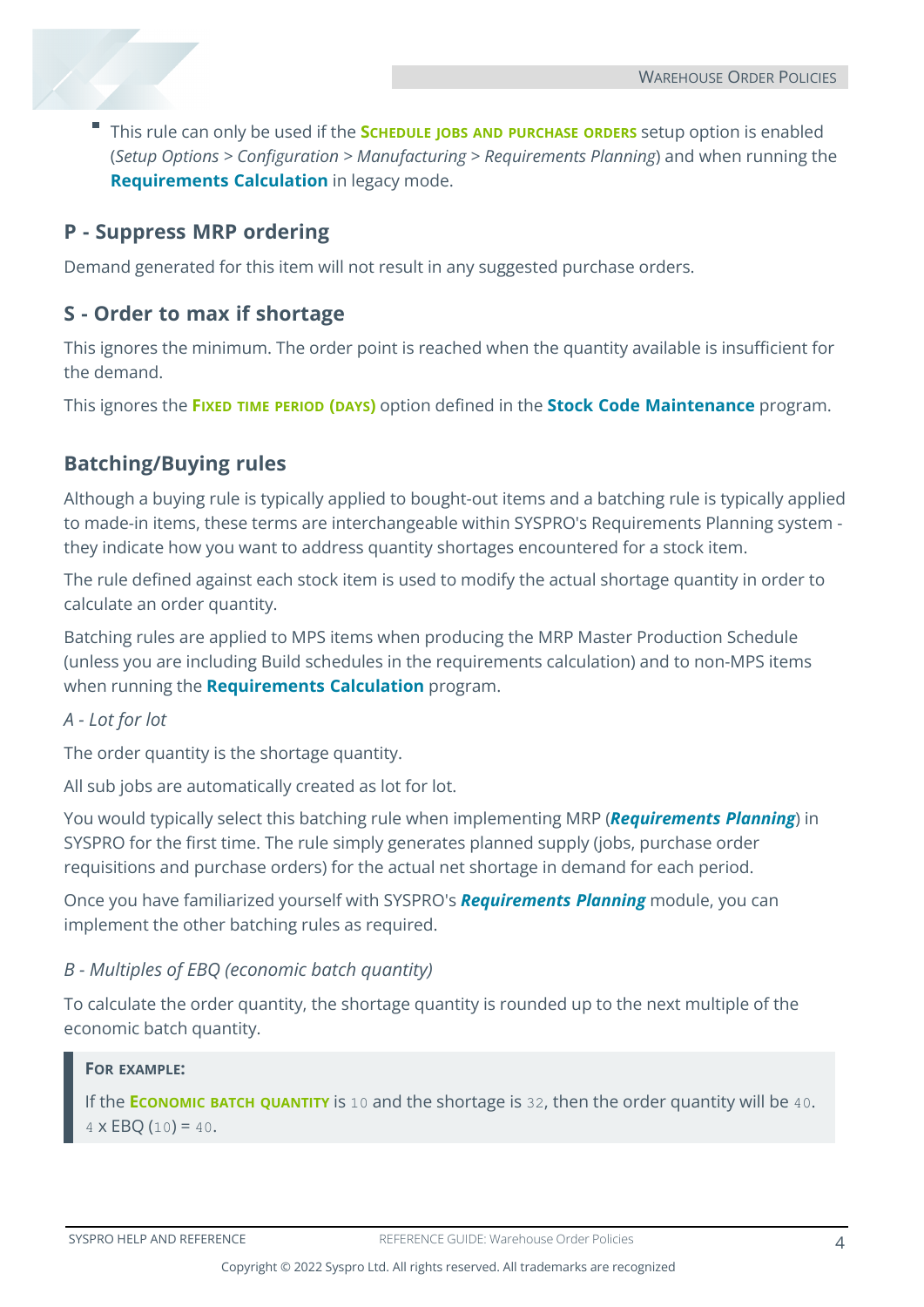The system will always exceed and never short manufacture/buy.

#### *C - Fixed time period*

When a shortage is encountered, the order quantity is calculated by adding all the shortages in the fixed time period ahead (i.e. a consolidation of all orders in the chosen time period into a single order quantity).

#### **FOR EXAMPLE:**

If the shortage is 32 today and 14 tomorrow, and the fixed time period is 1 day (1 future working day) then the order quantity will be  $46$  ( $32 + 14$ ).

#### *D - Order to maximum if shortage*

When a shortage is encountered, the order quantity is calculated to increase the stock holding up to the maximum quantity defined against the warehouse.

#### **FOR EXAMPLE:**

If the shortage is 32 and the maximum quantity is 100, then the order quantity will be 132 (32 + 100). This is because the shortage of 32 must be filled, plus 100 are required to bring the stock holding up to its maximum of 100.

#### *E - Order to max if less than min*

As soon as the result field falls below the minimum quantity (during netting-off) an order quantity is calculated to order enough to increase the quantity available up to the maximum quantity.

#### **FOR EXAMPLE:**

If the minimum quantity is 50 and the maximum quantity is 200 and the result field is 12, then the order quantity will be 188 (200 - 12).

When you select this option, the **MPS Review** and **MRP Master Production Schedule** programs use the minimum and maximum quantities defined against the warehouse to calculate the suggestions made. Safety stock is not taken into account.

#### *F - Multiples of pan*

This rule is identical to rule B, except that the pan quantity is used instead of the economic batch quantity.

To calculate the order quantity, the shortage quantity is rounded up to the next multiple of the pan size.

#### **FOR EXAMPLE:**

If the **PAN SIZE** is 10 and the shortage is 32, then the order quantity will be 40.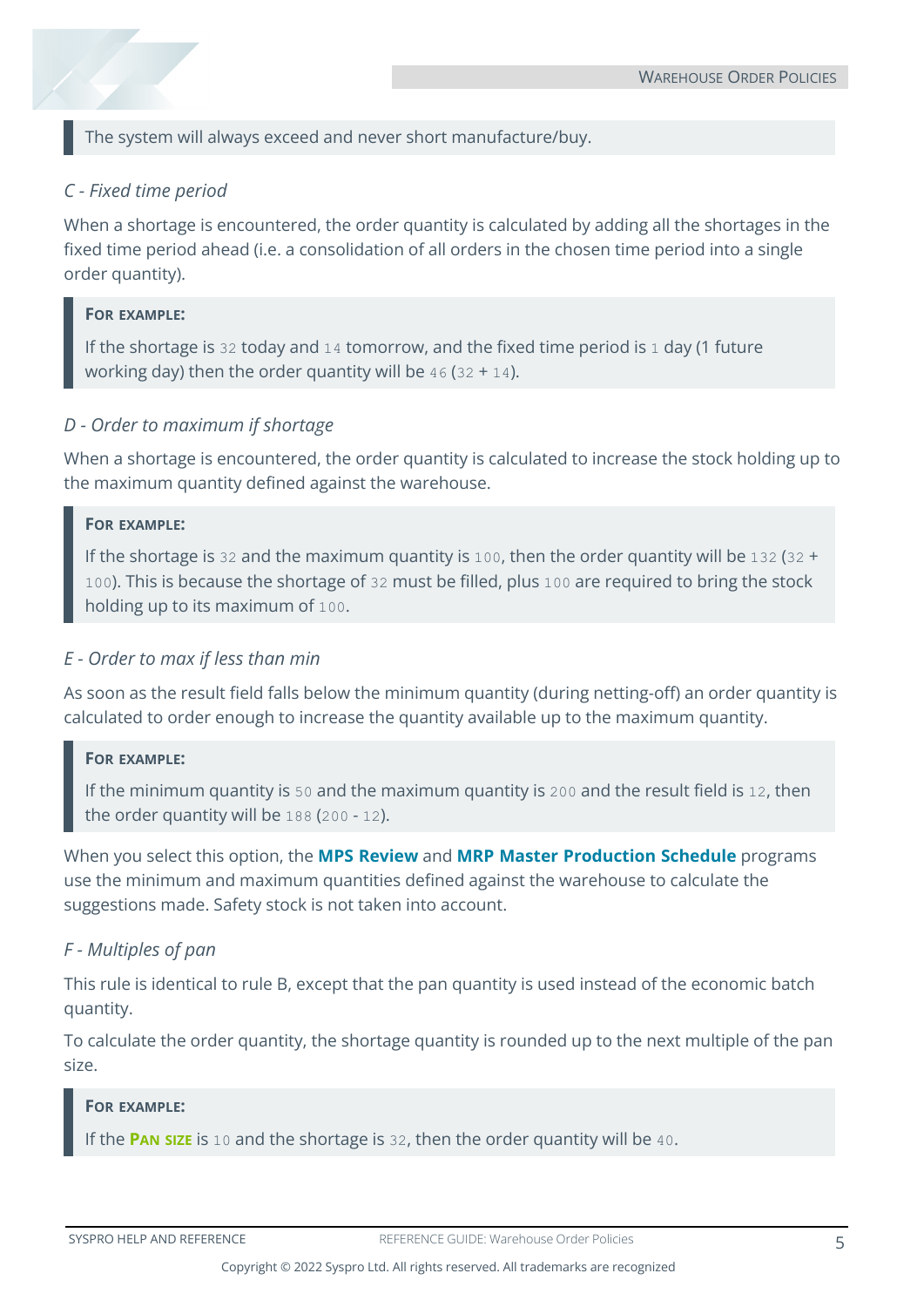

#### *G - Multiple EBQ lots*

If a shortage occurs, then multiple orders are created to satisfy the shortage, each the size of the **ECONOMIC BATCH QUANTITY**.

#### **FOR EXAMPLE:**

If the **ECONOMIC BATCH QUANTITY** is 10 and the shortage is 32, then 4 orders (each having an order quantity of 10) are suggested.

#### *H - Multiple pan lots*

This rule is identical to rule G, except that the pan quantity is used instead of the economic batch quantity.

If a shortage occurs, then multiple orders are created to satisfy the shortage, each the size of the pan.

#### **FOR EXAMPLE:**

If the **PAN SIZE** is 10 and the shortage is 32, then 4 orders (each having an order quantity of 10) are suggested.

#### *I - Min of EBQ*

If a shortage occurs, the order quantity is the quantity required to meet the shortage, unless this is less than the **ECONOMIC BATCH QUANTITY** (in which case the EBQ is used).

#### **FOR EXAMPLE:**

If the **ECONOMIC BATCH QUANTITY** is 10 and the shortage is 8, then the order quantity is 10 (the 8 required to meet the shortage is less than the EBQ, so the EBQ is used). However, if the shortage is 32 and the **ECONOMIC BATCH QUANTITY** is 10 then the order quantity is 32.

#### *J - Minimum of pan*

This rule is identical to rule I, except that the pan quantity is used instead of the **ECONOMIC BATCH QUANTITY**.

If a shortage occurs, the order quantity is the quantity required to meet the shortage, unless this is less than the **PAN SIZE** (in which case the **PAN SIZE** is used).

#### **FOR EXAMPLE:**

If the **PAN SIZE** is 10 and the shortage is 8, then the order quantity is 10 (the 8 required to meet the shortage is less than the **PAN SIZE**, so the **PAN SIZE** is used). However, if the shortage is 32 and the **PAN SIZE** is 10 then the order quantity is 32.

#### *K - Multiples of EBQ fixed time*

This rule is a combination of rules B and C.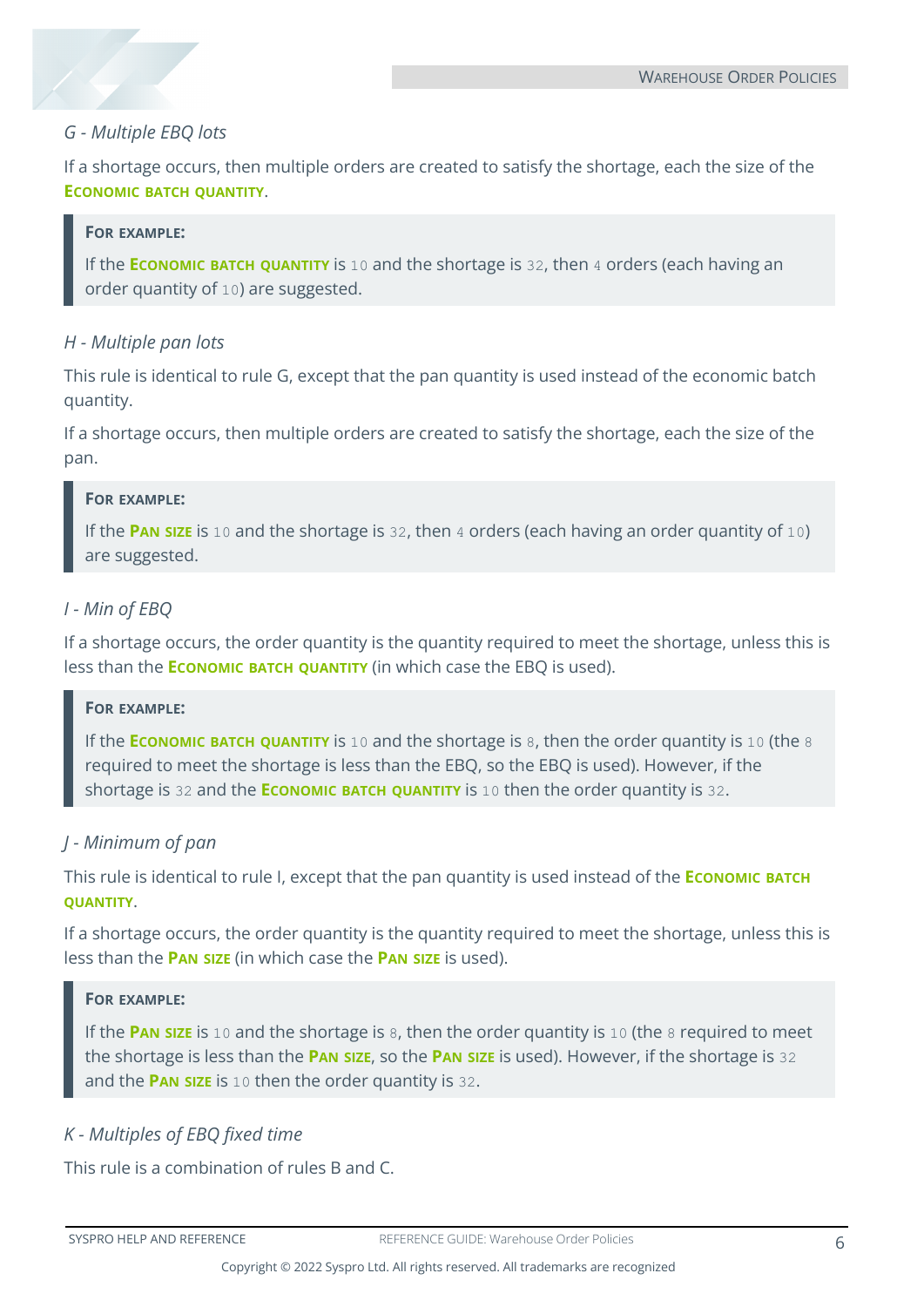

Once this total shortage quantity has been calculated, then this is rounded up to the next multiple of the **ECONOMIC BATCH QUANTITY**.

#### *L - Multiples of pan fixed time*

This rule is a combination of rules F and C and is identical to rule K, except that the pan quantity is used instead of the economic batch quantity.

The order quantity is calculated by adding all the shortages in the fixed time period ahead.

Once this total shortage quantity has been calculated, then this is rounded up to the next multiple of the **PAN SIZE**

#### *M - Multiple EBQ lots fixed time*

This rule is a combination of rules G and C.

The order quantity is calculated by adding all the shortages in the fixed time period ahead.

Once this total shortage quantity has been calculated, then multiple orders (each the size of the **ECONOMIC BATCH QUANTITY**) are suggested.

#### *N - Multiple pan lots fixed time*

This rule is a combination of rules H and C and is identical to rule M, except that the pan quantity is used instead of the **ECONOMIC BATCH QUANTITY**.

The order quantity is calculated by adding all the shortages in the fixed time period ahead.

Once this total shortage quantity has been calculated, then multiple orders (each the size of the pan) are suggested.

#### *O - Min of EBQ thereafter multiples of pan*

If a shortage occurs, the order quantity is at least the **ECONOMIC BATCH QUANTITY**. However, if the EBQ is insufficient to satisfy the shortage, then the remaining shortage is rounded up to the next multiple of the pan quantity.

#### **FOR EXAMPLE:**

If the **ECONOMIC BATCH QUANTITY** is 10 and the pan quantity is 5, a shortage of 3 would cause an order quantity of 10 (the shortage is less than the EBQ). A shortage of 23 would cause an order quantity of 25.

#### *P - Suppress MRP ordering*

Demand generated for this item won't result in any suggested replenishment orders, unless you have indicated that batching rules must be overridden (*Setup Options > Preferences > Manufacturing > Requirements Planning*).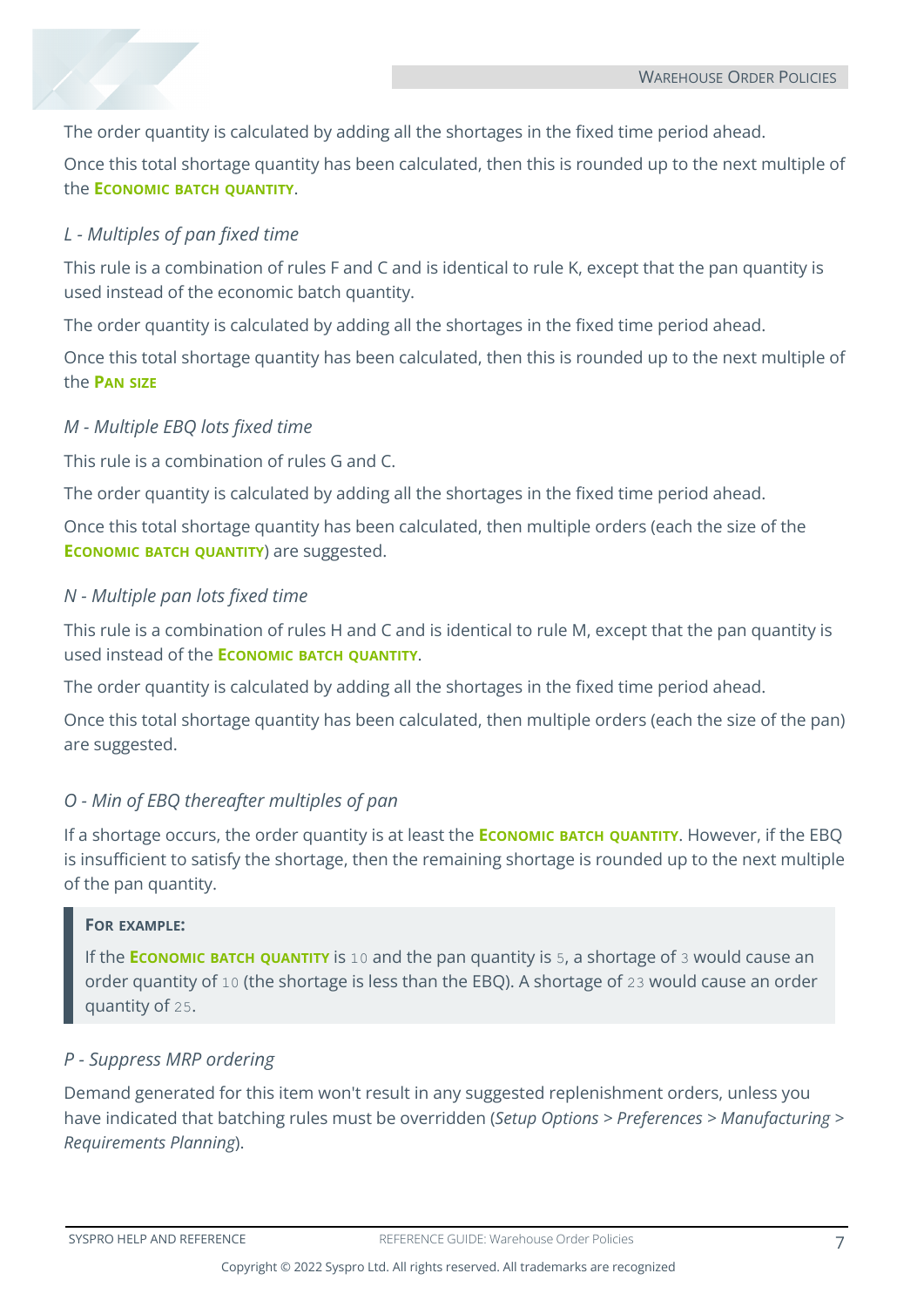

This is the default batching rule for an item defined as a **By-product** and cannot be changed.

In addition, when you set the **STOCK CODE STATUS** to **Clear**, the batching rule for that stock code is automatically set to **P - Suppress MRP ordering**. This cannot be changed until the **STOCK CODE STATUS** is changed to either **Normal** or **Temporary**.

#### *Q - Apply warehouse order policy*

This indicates that would like to define the order policies against the individual warehouses in which the item is stocked, using the **Warehouse Maintenance for Stock Code** program (*Program List > Inventory > Setup*).

Different order policies can be defined for each warehouse in which the item is stocked. The following order policies are available:

- C Cover shortages
- Ξ I - Cover shortages if less than min
- M Order to max if less than min
- $\blacksquare$  O Cover shortages less than min overages up to max
- P Suppress MRP ordering
- S Order to max if shortage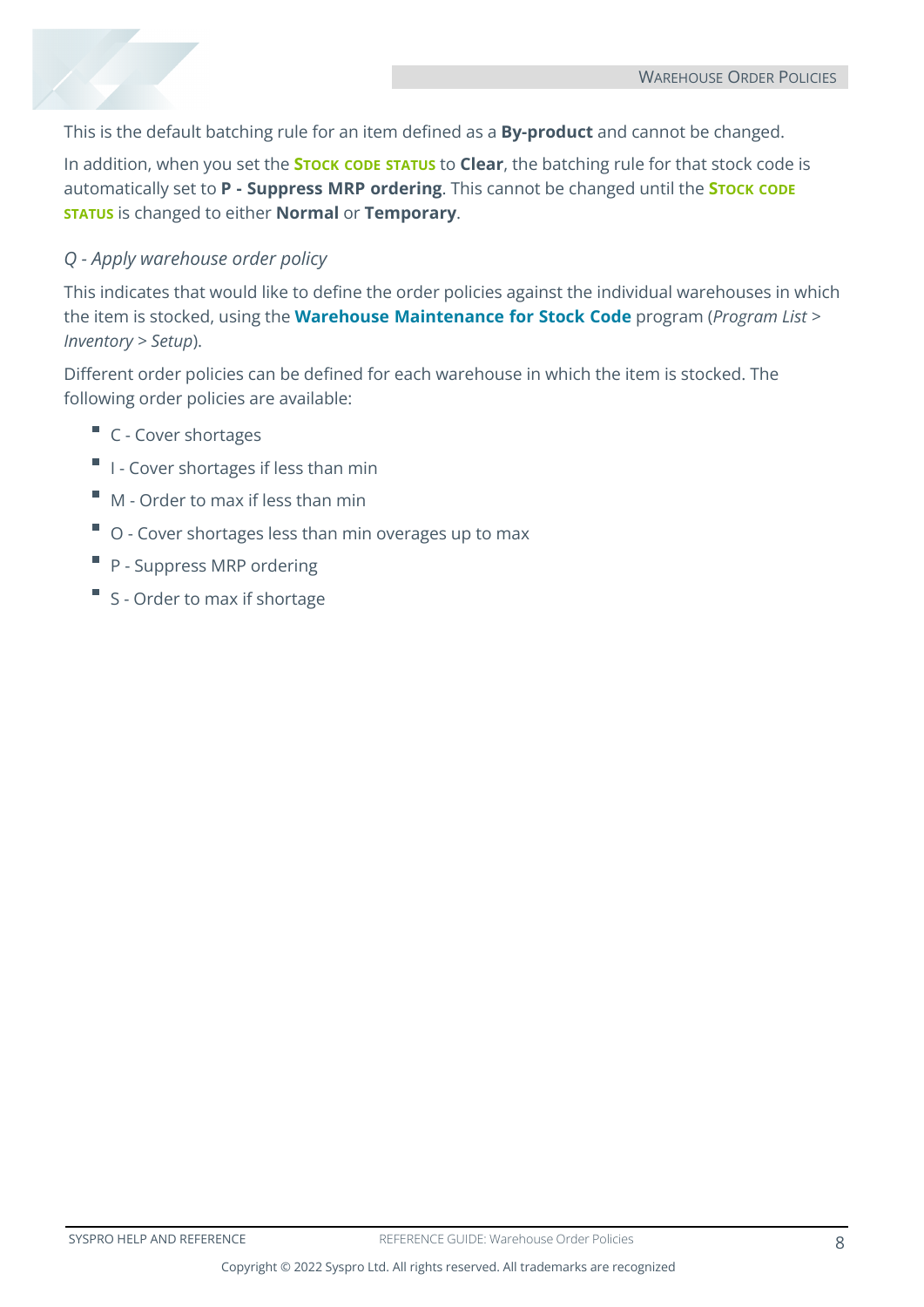# <span id="page-10-0"></span>**Starting**

# **Prerequisites**

To use this feature, the following setup option(s) must be enabled:

#### **Requirements Planning Configuration**

*Setup Options > Configuration > Manufacturing > Requirements Planning*

Schedule jobs and purchase orders

This setup option must be enabled for the O - Cover shortages less than min overages up to max order policy.

# Licensing

#### **O - Cover shortages less than min overages up to max**

The following modules should *not* be installed for the O - Cover shortages less than min overages up to max order policy:

- Inventory Forecasting
- Inventory Families and Groupings
- Inventory Optimization

If the O - Cover shortages less than min overages up to max order policy is defined against a stock code and the inventory file is shared between companies where one company has one of these modules installed, SYSPRO reverts back to using the I - Cover shortages if less than min order policy.

# Security

You can secure this feature by implementing a range of controls against the affected programs. Although not all these controls are applicable to each feature, they include the following:

- You restrict operator access to *activities* within a program using the **Operator Maintenance** program.
- You can restrict operator access to the *fields* within a program (configured using the **Operator Maintenance** program).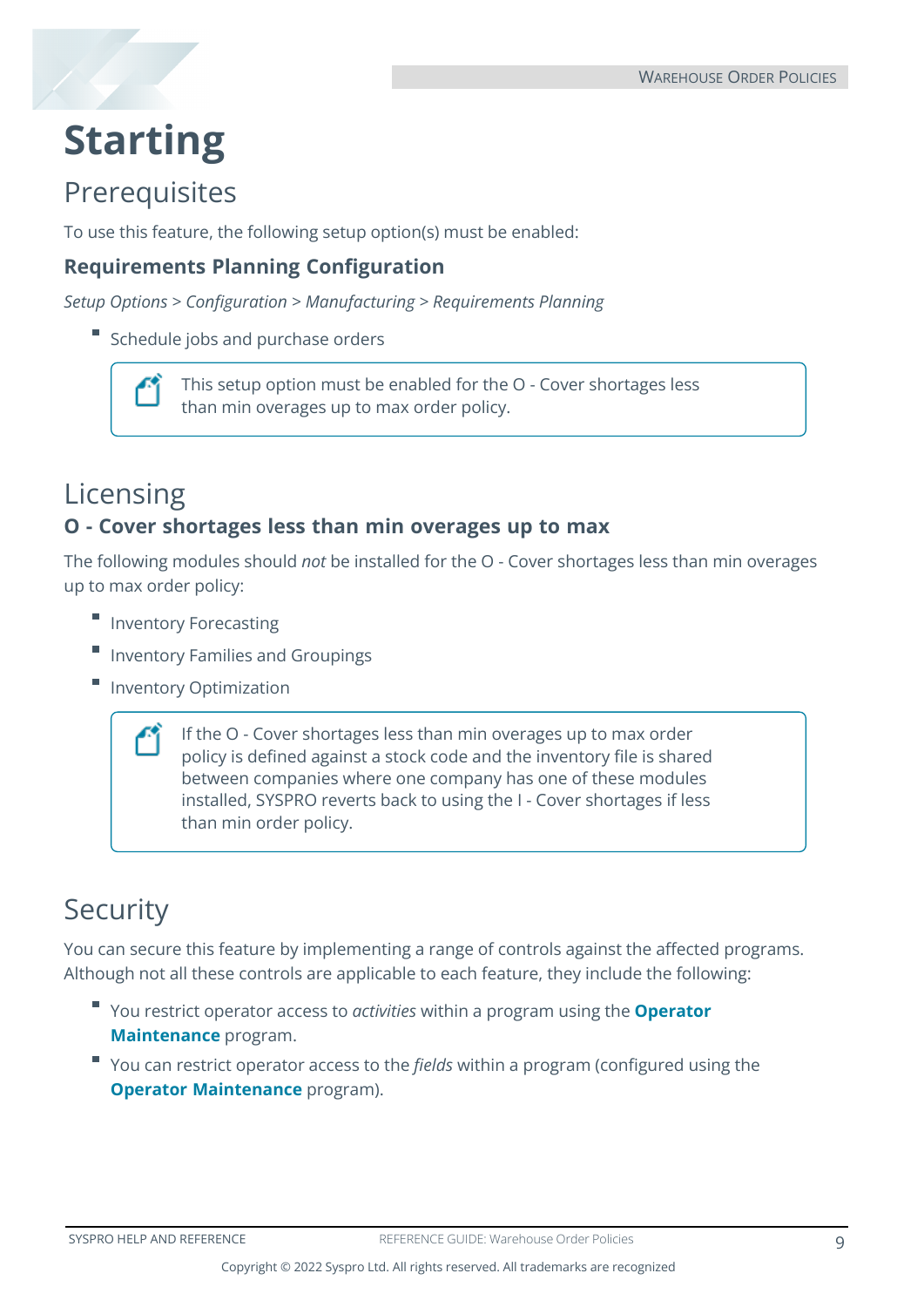- You can restrict operator access to *functions* within a program using passwords (configured using the **Password Definition** program). When defined, the password must be entered before you can access the function.
- You can restrict access to the eSignature *transactions* within a program at operator, group, role or company level (configured using the **eSignature Setup** program). Electronic Signatures provide security access, transaction logging and event triggering that gives you greater control over your system changes.
- You can restrict operator access to *programs* by assigning them to groups and applying access control against the group (configured using the **Operator Groups** program).
- You can restrict operator access to *programs* by assigning them to roles and applying access control against the role (configured using the **Role Management** program).

# Restrictions and Limits

- $\Box$ The following restrictions and limits apply to the O - Cover shortages less than min overages up to max order policy:
	- A maximum and minimum quantity must be defined in the **Warehouse Maintenance for Stock Code** program.
	- $P$  This order policy is not used in ECC depletion (it does not cater for the ECC deplete oldest rev/rel) and will be replaced with order policy I - Cover shortages if less than min if order policy O - Cover shortages less than min overages up to max is defined for the stock code.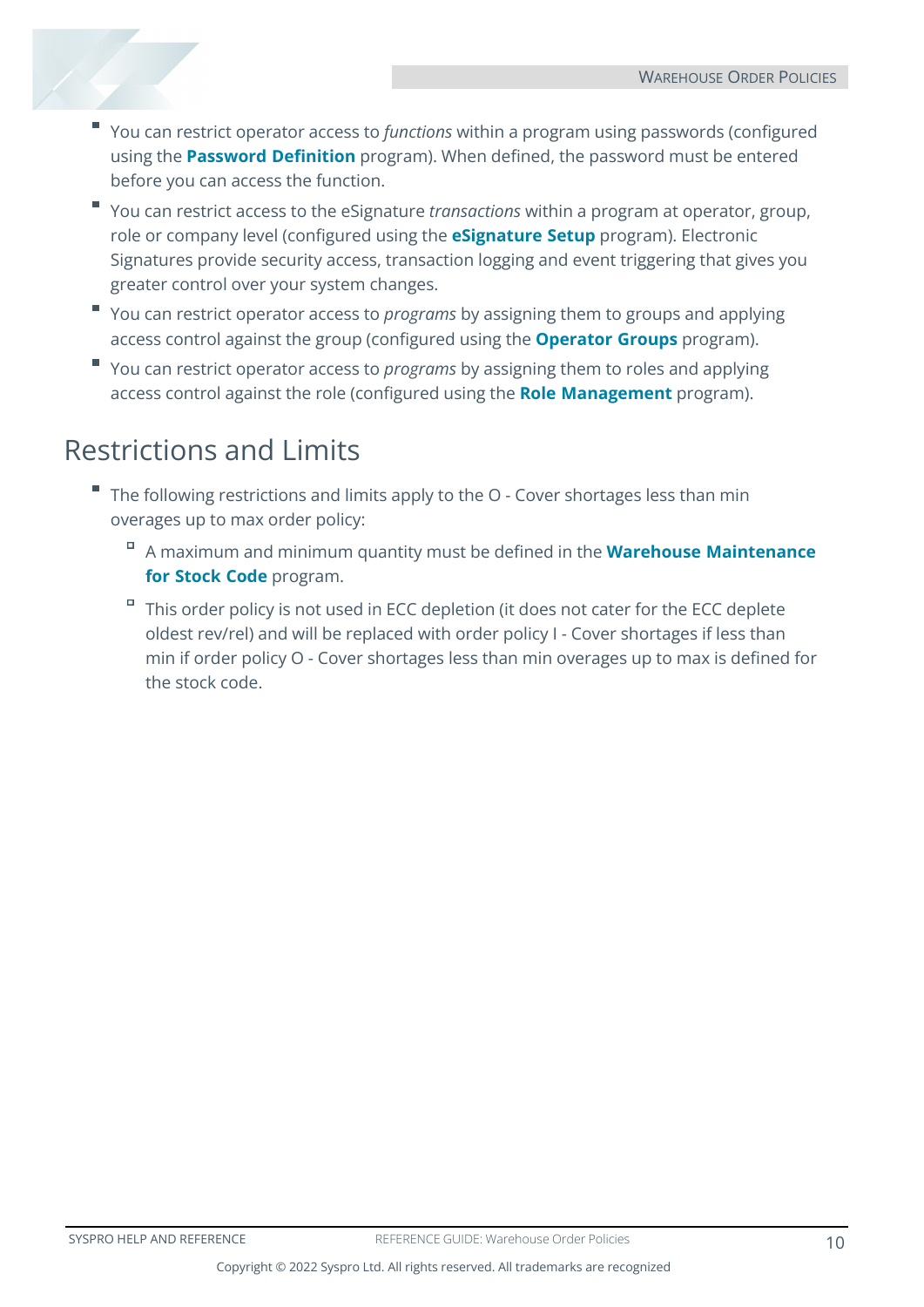<span id="page-12-0"></span>

# **Solving**

### FAQs

### **How are order policies mapped to batching rules?**

The following tables indicate how to configure order policies for each stock code and warehouse combination, to provide the same outcome as the batching rules:

Order policies allow for additional combinations which weren't available using the batching rules, such as **Minimum of EBQ (fixed time)**, **Minimum of pan (fixed time)** and **Minimum of EBQ Thereafter Multiples of pan (fixed time).**

#### Order Policy C

| <b>Batching rule</b>                                                                                                                                                                                                              | Fixed<br>time<br>period | Order<br>multiples | Min<br>order<br>qty | Max<br>order<br>qty |
|-----------------------------------------------------------------------------------------------------------------------------------------------------------------------------------------------------------------------------------|-------------------------|--------------------|---------------------|---------------------|
| A - Lot for lot                                                                                                                                                                                                                   | $1 - 99$                | Same as            | $\overline{0}$      | $\overline{0}$      |
| The order quantity is the shortage quantity.                                                                                                                                                                                      |                         | pan                |                     |                     |
| <b>B</b> - Multiples of EBQ<br>To calculate the order quantity, the shortage quantity is                                                                                                                                          | $1 - 99$                | $\overline{0}$     | Could<br>be 0       |                     |
| rounded up to the next multiple of the economic batch<br>quantity.                                                                                                                                                                |                         |                    |                     |                     |
| K - Multiples of EBQ fixed time                                                                                                                                                                                                   |                         |                    |                     |                     |
| This rule is a combination of rules B and C.                                                                                                                                                                                      |                         |                    |                     |                     |
| The order quantity is calculated by adding all the<br>shortages in the fixed time period ahead.                                                                                                                                   |                         |                    |                     |                     |
| Once this total shortage quantity has been calculated,<br>then this is rounded up to the next multiple of the<br><b>ECONOMIC BATCH QUANTITY.</b>                                                                                  |                         |                    |                     |                     |
| C - Fixed time period                                                                                                                                                                                                             | $1 - 99$                |                    |                     |                     |
| When a shortage is encountered, the order quantity is<br>calculated by adding all the shortages in the fixed time<br>period ahead (i.e. a consolidation of all orders in the<br>chosen time period into a single order quantity). |                         |                    |                     |                     |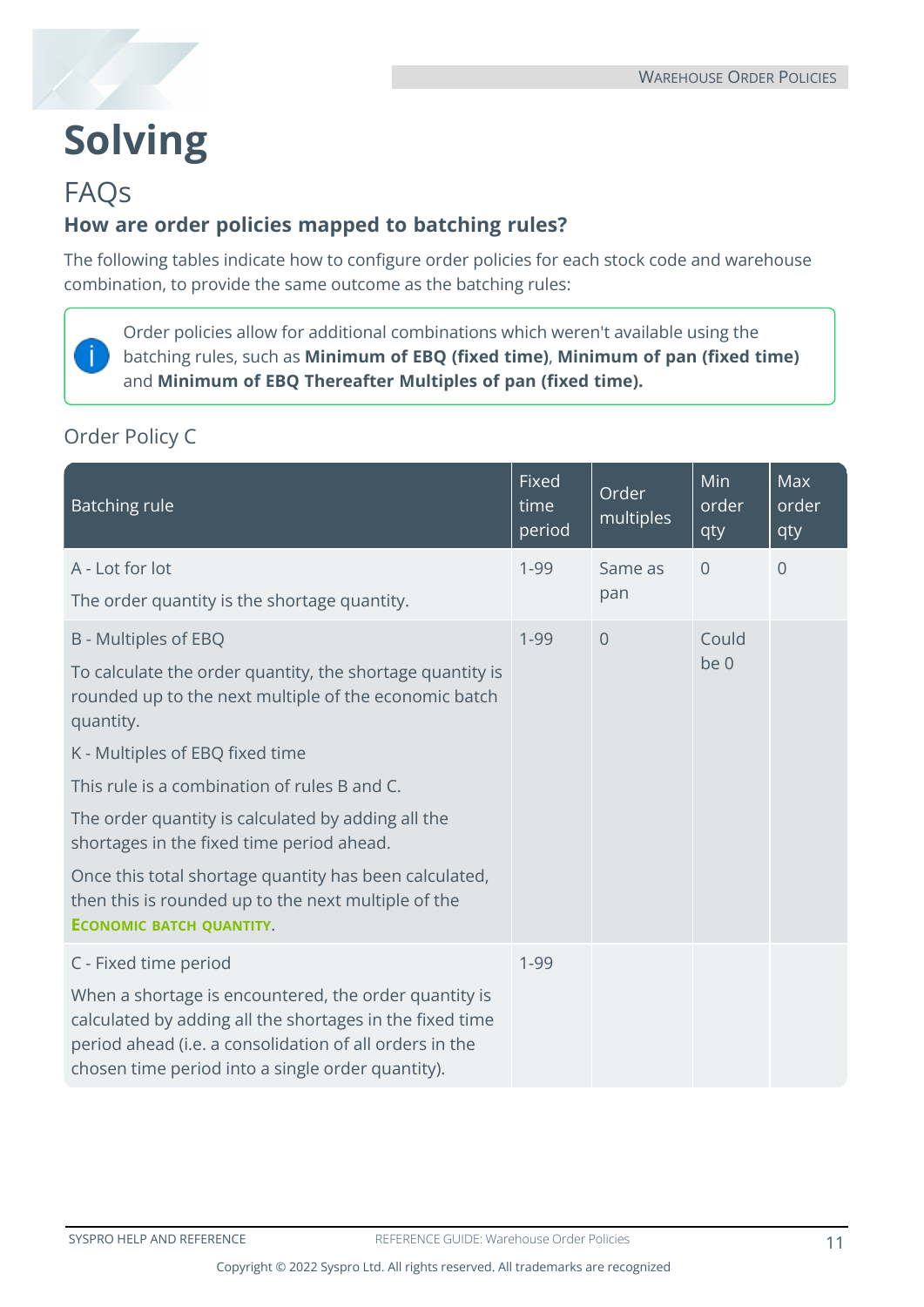| <b>Batching rule</b>                                                                                                                                                                                      | <b>Fixed</b><br>time<br>period | Order<br>multiples | Min<br>order<br>qty | Max<br>order<br>qty |
|-----------------------------------------------------------------------------------------------------------------------------------------------------------------------------------------------------------|--------------------------------|--------------------|---------------------|---------------------|
| D - Order to maximum if shortage                                                                                                                                                                          | $1 - 99$                       | $\overline{0}$     | 0                   | $\overline{0}$      |
| When a shortage is encountered, the order quantity is<br>calculated to increase the stock holding up to the<br>maximum quantity defined against the warehouse.                                            |                                |                    |                     |                     |
| E - Order to max if less than min                                                                                                                                                                         | $1 - 99$                       | $\overline{0}$     | $\overline{0}$      | $\overline{0}$      |
| As soon as the result field falls below the minimum<br>quantity (during netting-off) an order quantity is<br>calculated to order enough to increase the quantity<br>available up to the maximum quantity. |                                |                    |                     |                     |
| F - Multiples of pan                                                                                                                                                                                      | $1 - 99$                       | Same as            | Could               |                     |
| To calculate the order quantity, the shortage quantity is<br>rounded up to the next multiple of the pan size.                                                                                             |                                | pan                | be 0                |                     |
| L - Multiples of pan fixed time                                                                                                                                                                           |                                |                    |                     |                     |
| This rule is a combination of rules F and C and is<br>identical to rule K, except that the pan quantity is used<br>instead of the economic batch quantity.                                                |                                |                    |                     |                     |
| The order quantity is calculated by adding all the<br>shortages in the fixed time period ahead.                                                                                                           |                                |                    |                     |                     |
| Once this total shortage quantity has been calculated,<br>then this is rounded up to the next multiple of the PAN<br><b>SIZE</b>                                                                          |                                |                    |                     |                     |
| G - Multiple EBQ lots                                                                                                                                                                                     | $1 - 99$                       | $\overline{0}$     | Same                | Same                |
| If a shortage occurs, then multiple orders are created<br>to satisfy the shortage, each the size of the <b>ECONOMIC</b><br><b>BATCH QUANTITY.</b>                                                         |                                |                    | as EBQ              | as EBQ              |
| M - Multiple EBQ lots fixed time                                                                                                                                                                          |                                |                    |                     |                     |
| This rule is a combination of rules G and C.                                                                                                                                                              |                                |                    |                     |                     |
| The order quantity is calculated by adding all the<br>shortages in the fixed time period ahead.                                                                                                           |                                |                    |                     |                     |
| Once this total shortage quantity has been calculated,<br>then multiple orders (each the size of the <b>ECONOMIC</b><br><b>BATCH QUANTITY)</b> are suggested.                                             |                                |                    |                     |                     |

XE P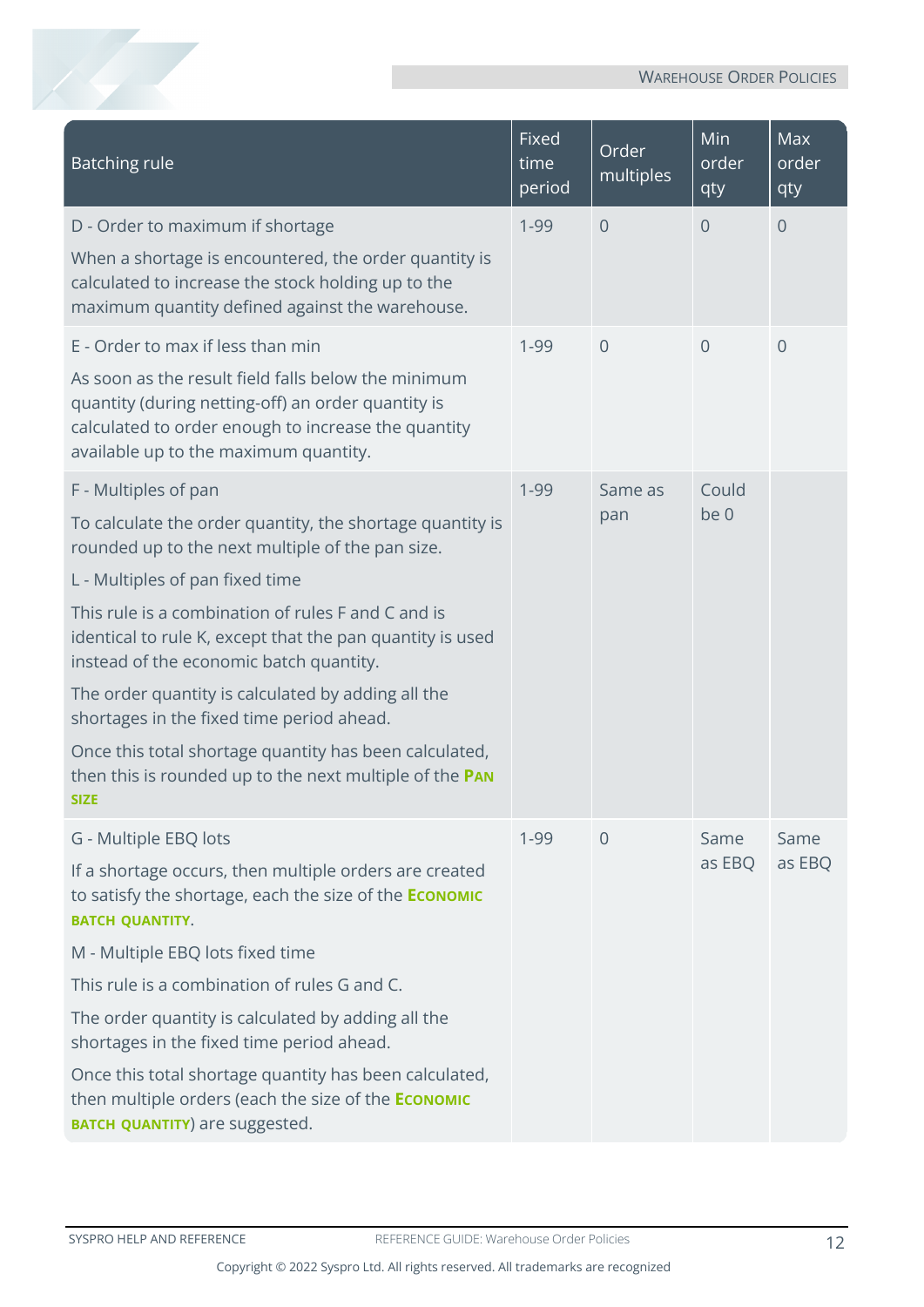| <b>Batching rule</b>                                                                                                                                                                                                                                                                                                                                                                                                                                                                                                                                                        | <b>Fixed</b><br>time<br>period | Order<br>multiples | Min<br><u>o</u> rder<br>qty | Max<br>order<br>qty |
|-----------------------------------------------------------------------------------------------------------------------------------------------------------------------------------------------------------------------------------------------------------------------------------------------------------------------------------------------------------------------------------------------------------------------------------------------------------------------------------------------------------------------------------------------------------------------------|--------------------------------|--------------------|-----------------------------|---------------------|
| H - Multiple pan lots<br>If a shortage occurs, then multiple orders are created<br>to satisfy the shortage, each the size of the pan.<br>N - Multiple pan lots (fixed time)<br>This rule is a combination of rules H and C and is<br>identical to rule M, except that the pan quantity is used<br>instead of the ECONOMIC BATCH QUANTITY.<br>The order quantity is calculated by adding all the<br>shortages in the fixed time period ahead.<br>Once this total shortage quantity has been calculated,<br>then multiple orders (each the size of the pan) are<br>suggested. | $1 - 99$                       | $\overline{0}$     | Same<br>as pan              | Same<br>as pan      |
| I - Min of EBQ<br>If a shortage occurs, the order quantity is the quantity<br>required to meet the shortage, unless this is less than<br>the <b>ECONOMIC BATCH QUANTITY</b> (in which case the EBQ is<br>used).                                                                                                                                                                                                                                                                                                                                                             | $1 - 99$                       | $\overline{0}$     | Same<br>as EBQ              | $\overline{0}$      |
| J - Minimum of pan<br>If a shortage occurs, the order quantity is the quantity<br>required to meet the shortage, unless this is less than<br>the PAN SIZE (in which case the PAN SIZE is used).                                                                                                                                                                                                                                                                                                                                                                             |                                | $\overline{0}$     | Same<br>as pan              | $\overline{0}$      |
| O - Min of EBQ thereafter multiples of pan<br>If a shortage occurs, the order quantity is at least the<br><b>ECONOMIC BATCH QUANTITY.</b> However, if the EBQ is<br>insufficient to satisfy the shortage, then the remaining<br>shortage is rounded up to the next multiple of the pan<br>quantity.                                                                                                                                                                                                                                                                         | $1 - 99$                       | Same as<br>pan     | Same<br>as EBQ              | $\overline{0}$      |

100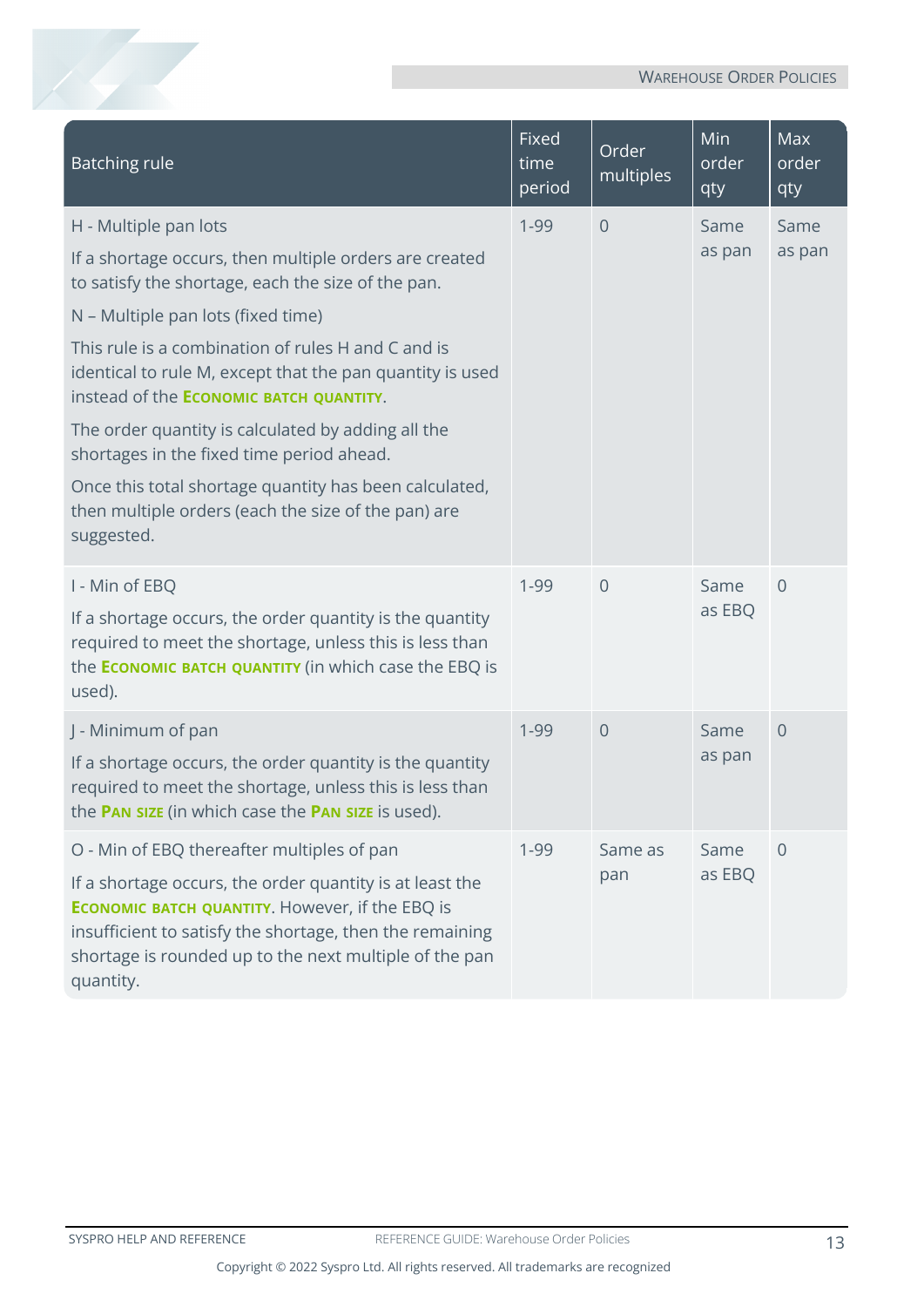

#### Order Policy P

| Batching rule                                                                                                                                                                                                                          | Fixed<br>time<br>period | Order<br>multiples | Min<br>order<br>qty | <b>Max</b><br>order<br>qty |
|----------------------------------------------------------------------------------------------------------------------------------------------------------------------------------------------------------------------------------------|-------------------------|--------------------|---------------------|----------------------------|
| P - Suppress MRP ordering                                                                                                                                                                                                              | n/a                     | n/a                | n/a                 | n/a                        |
| Demand generated for this item won't result in any<br>suggested replenishment orders, unless you have<br>indicated that batching rules must be overridden (Setup<br>Options > Preferences > Manufacturing > Requirements<br>Planning). |                         |                    |                     |                            |

#### **Where and when are order policies applied in SYSPRO?**

SYSPRO applies the order policies when calculating the following:

- Suggested jobs for made-in stock items in the **Requirements Calculation** program.
- Suggested purchase requisitions for bought-out stock items in the **Requirements Calculation** program.
- Suggested supply chain transfers for transfer-supplied stock items in the **Requirements Calculation** program.
- Suggested build schedules for master production schedule (MPS) items in the **MPS Review** and **MRP Master Production Schedule** programs.
- Live build schedules in the **Initial Build Extract** program.

#### **How do I define an order policy for a stock code?**

Proceed as follows to define which order policy to use:

- 1. Within the **Stock Code Maintenance** program, select the **Q - Apply warehouse order policy** option at the **Batching rule** field.
- 2. Within the **Warehouse Maintenance for Stock Code** program, select which order policy you want to use against the **Order policy** field:
	- C Cover shortages
	- $\blacksquare$  I Cover shortages if less than min
	- $M -$  Order to max if less than min
	- $\Box$  O Cover shortages less than min overages up to max
	- P Suppress MRP ordering
	- S Order to max if shortage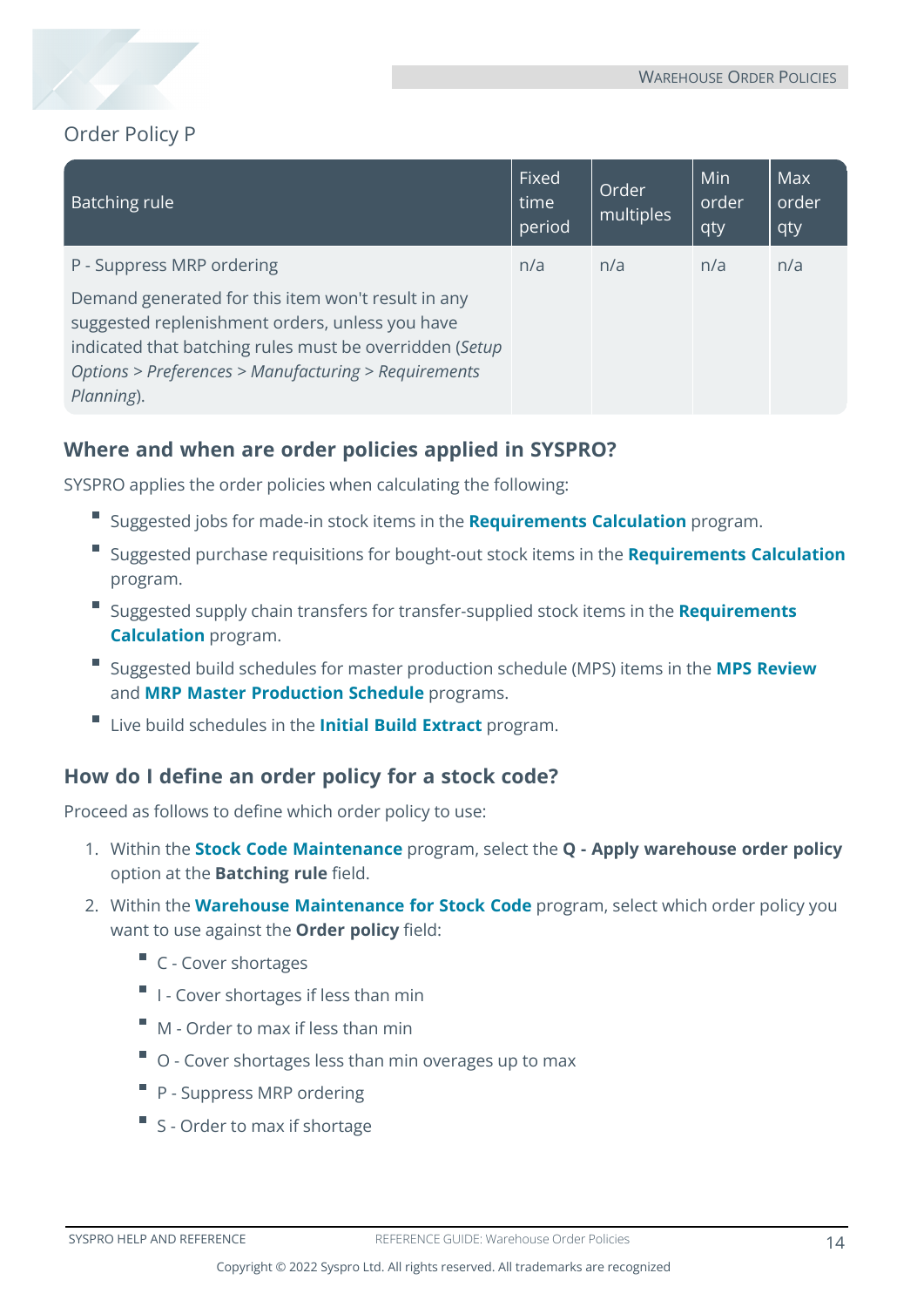3. Within the **Warehouse Maintenance for Stock Code** program, define the amounts required against the **Minimum quantity** and **Maximum quantity** fields.

This lets the MRP generate the demand for the order policy.

#### **What is the difference between order policies and batching/buying rules in SYSPRO?**

Prior to the implementation of the order policy functionality, SYSPRO used batching rules with the **ECONOMIC BATCH QUANTITY**, **PAN SIZE** and **FIXED TIME PERIOD (DAYS)** fields defined in the **Stock Code Maintenance** program to implement order policies.

This functionality has the following limitations:

- The batching rule is implemented at stock code level, which can't be used when different warehouses have different replenishment rules for the same stock code, as in the following instances:
	- $P$  A branch warehouse may have different local costing and storage issues.
	- Manufacturing and distribution warehouses have different requirements (when SYSPRO's Distribution Requirements Planning is not used).
- Batching rules had to be hard-coded each time SYSPRO customers wanted to use **ECONOMIC BATCH QUANTITY**/**PAN SIZE**/**FIXED TIME PERIOD (DAYS)** in a different combination as specific wording used in the batching rules (such as EBQ and pan) rather than more generic terms (such as major and minor order multiples).

The order policy functionality and its related fields address these problems and provide more flexibility. Order policies provide the same functionality as batching rules A to P, as well as additional flexibility for to create new combinations of fixed time with order quantities and modifiers.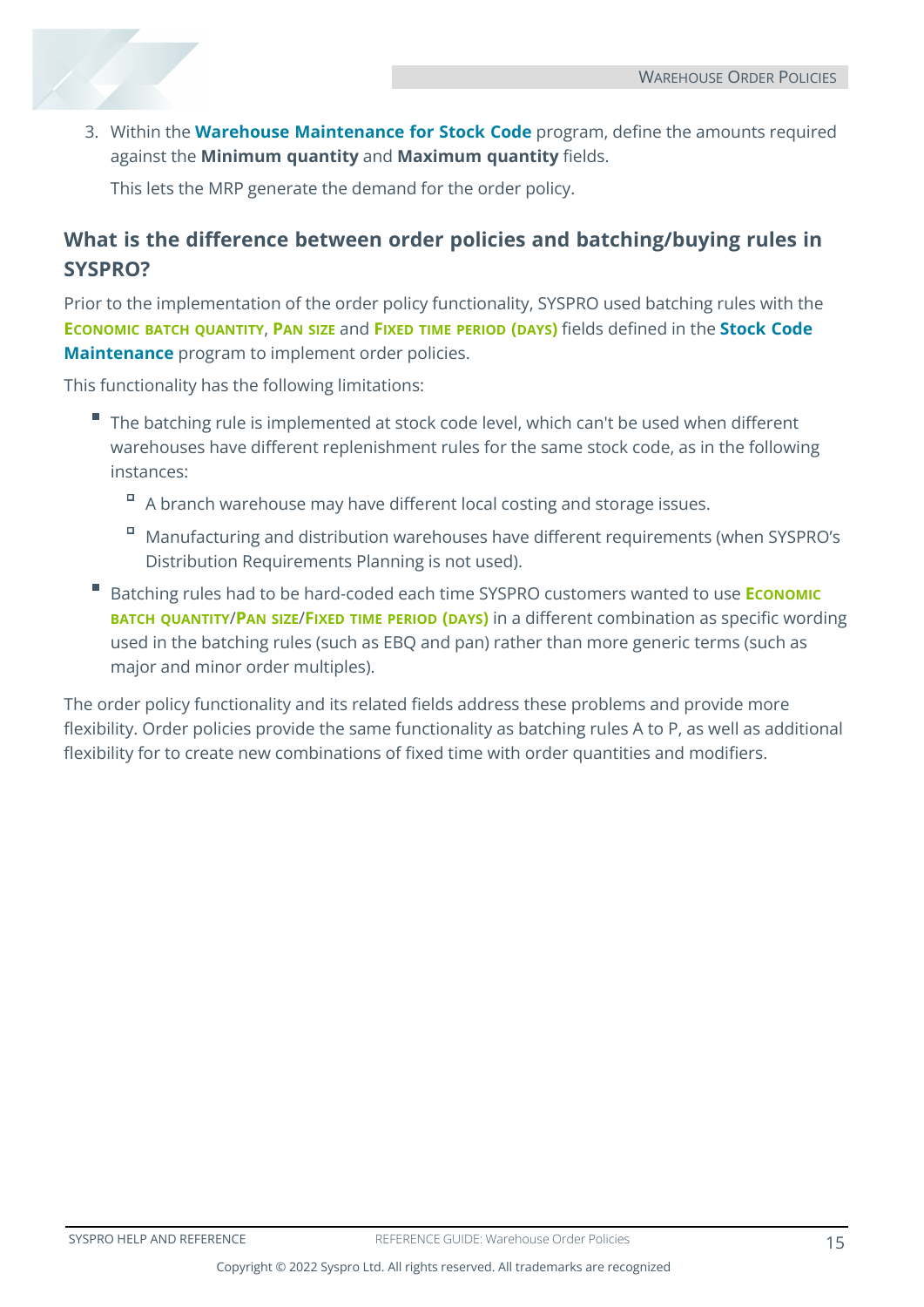

# <span id="page-17-0"></span>**Using**

### Process

Setting up order policies for a stock code and warehouse combination differs between transfer-supplied items and non-transfer-supplied items.

Configuring order policies for non transfer-supplied stock codes

- 1. Add or maintain the stock code in the **Stock Code Maintenance** program.
- 2. Select Q Apply warehouse order policy at the **Batching rule** field of the **Replenishment** pane of the **Stock Code Maintenance** program.
- 3. Specify the order policy details (such as the minimum and maximum quantities) in the **Warehouse Maintenance for Stock Code** program.

The order policy can't be applied if the value is defined as zero in the **Minimum quantity** and **Maximum quantity** fields of the **Warehouse Maintenance for Stock Code** program.

Configuring order policies for transfer-supplied stock codes

- 1. Add or maintain the stock code in the **Stock Code Maintenance** program.
- 2. Enable the **Transfer supplied item** and **Use warehouse buying rule** fields in the **Warehouse Maintenance for Stock Code** program and specify the order policy details.

A value greater than zero must be entered at the **Fixed time period (days)** field in the **Transfer supplied details** section in to save your transfer supply details. However, this value is not actually used by the order policies.

To take fixed time into account, enter the value at the **Fixed time period** field in the **Order policy details** section.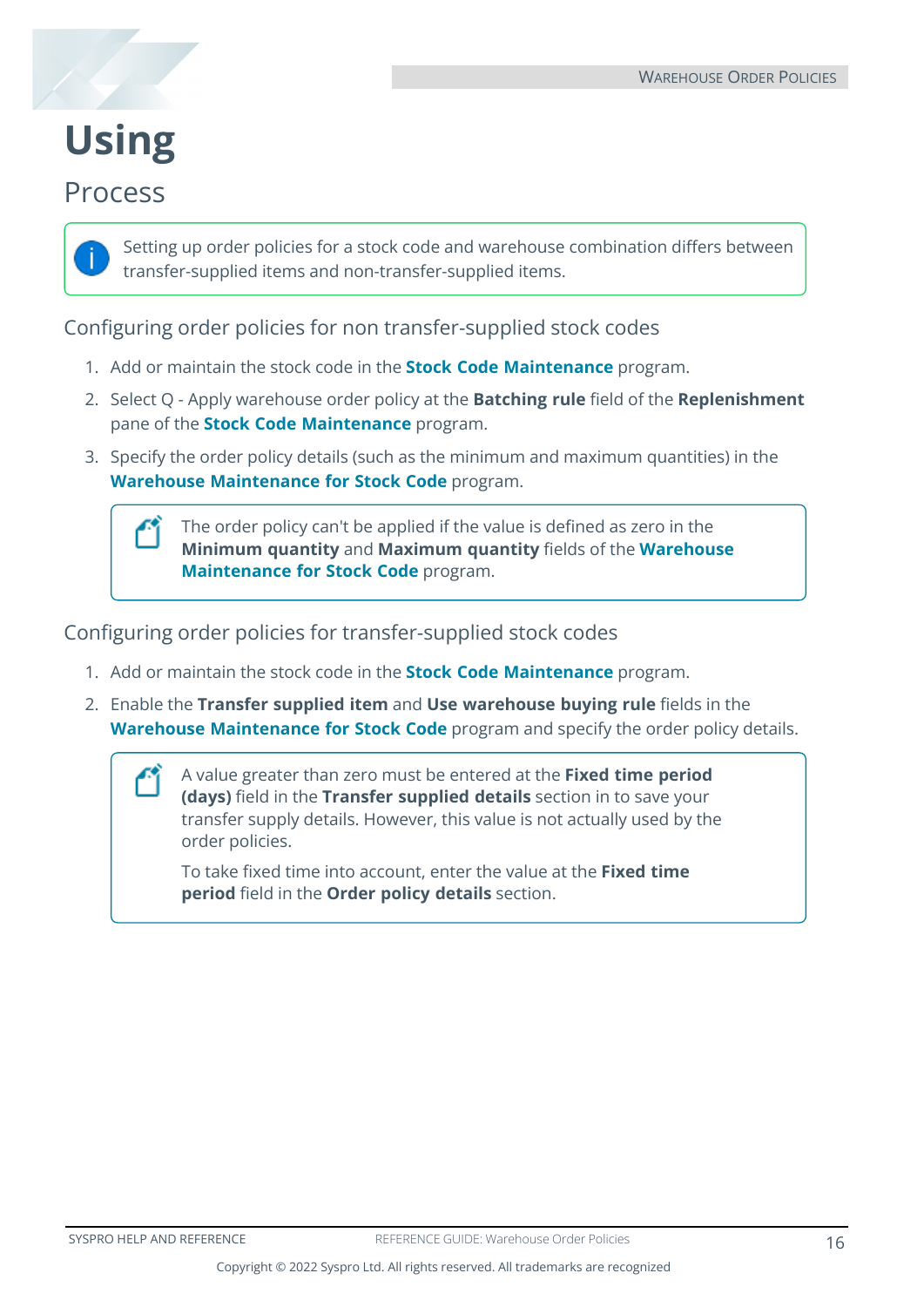

### Order Policy Rules **All Order Policies**

The following rules apply to the calculation of order quantities, regardless of the order policy you have selected for the stock code and warehouse combination:

| A1             | The major order multiple must be less than the minor order multiple in the<br><b>Warehouse Maintenance for Stock Code program.</b>                                                                                                                                                                                    |
|----------------|-----------------------------------------------------------------------------------------------------------------------------------------------------------------------------------------------------------------------------------------------------------------------------------------------------------------------|
|                | If the major order multiple has been set to less than the minor order<br>multiple (using the Report Writer program for example) then the minor<br>order multiple value is used as the major order multiple value during the<br>calculation of the order quantity and vice versa.                                      |
| A2             | The maximum order quantity must be less than the minimum order<br>quantity in the Warehouse Maintenance for Stock Code program.<br>If the maximum order quantity has been set to less than the minimum<br>order quantity using the Report Writer program for example, then the<br>maximum order quantity is set to 0. |
| A3             | If the maximum order quantity is less than the major order multiple, then<br>the maximum order quantity is set to 0.                                                                                                                                                                                                  |
| A4             | If the shortage is more than the maximum order quantity, then an order<br>quantity equal to the maximum order quantity is created and multiple<br>orders thereafter.                                                                                                                                                  |
| A <sub>5</sub> | If the major order multiple is applied to the order quantity and a remainder<br>exists which results in the order quantity being greater than the maximum<br>order quantity, then the order quantity is reduced by the major order<br>multiple.                                                                       |
| A6             | If the major order multiple is applied to the order quantity and a remainder<br>exists which results in the minor order multiple being applied to the order<br>quantity, the following occurs:                                                                                                                        |
|                | If the minor order multiple causes the order quantity to be more than<br>maximum order quantity, then the order quantity is reduced by the<br>minor order multiple order quantity.                                                                                                                                    |
|                | If the remainder causes the order quantity to be more than the<br>maximum order quantity, then the order quantity is reduced by the<br>minor order multiple.                                                                                                                                                          |
| A7             | If the order quantity is more than the maximum order quantity (after<br>applying the order multiples and adding the minimum order quantity), then<br>the minimum order quantity is subtracted from the order quantity.                                                                                                |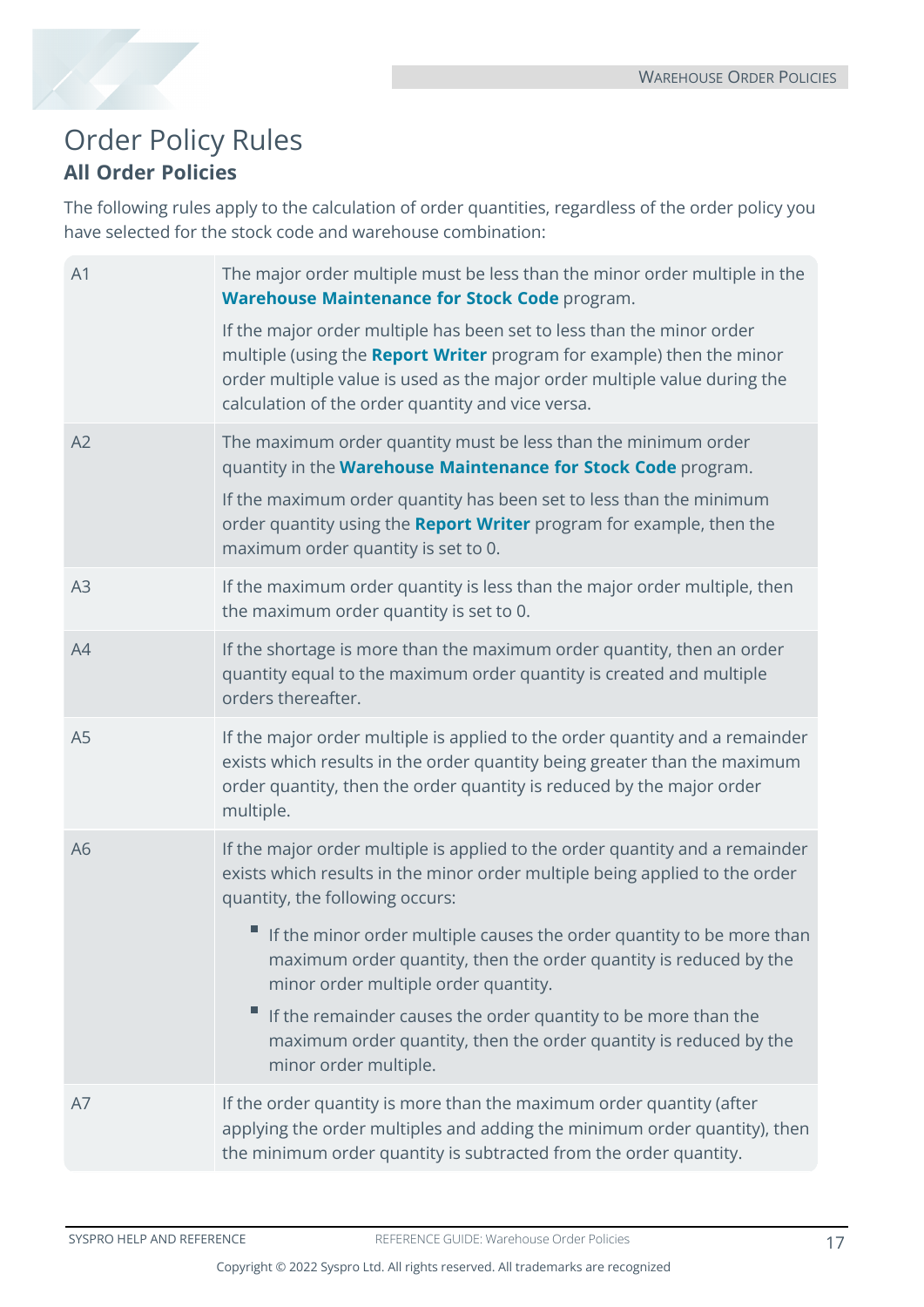A8 If a shortage remains after applying the order modifiers, multiple orders are created until the shortage is satisfied.

#### **Order Policy: C - Cover shortages**

The following rules apply to the calculation of order quantities for stock code and warehouse combinations with order policy C:

|    | If the fixed time period is greater than 1, the total shortage for the number<br>of days specified is added before calculating the order quantity.                                                                                                                                                                                          |
|----|---------------------------------------------------------------------------------------------------------------------------------------------------------------------------------------------------------------------------------------------------------------------------------------------------------------------------------------------|
|    | If you have a minimum order quantity and the shortage is less than the<br>minimum order quantity, then the minimum order quantity is used to<br>create the order and any order multiples are ignored.                                                                                                                                       |
| C3 | If you have a minimum order quantity and the shortage is greater than the<br>minimum order quantity, then the minimum order quantity is subtracted<br>from the shortage and the order multiples are applied to the remaining<br>shortage. Thereafter the minimum order quantity is added to the result to<br>give the final order quantity. |
|    |                                                                                                                                                                                                                                                                                                                                             |

Fixed time is only applied for order policy C.

#### **Order Policy: I - Cover shortages if less than min**

The following rules apply to the calculation of order quantities for stock code and warehouse combinations with order policy I:

| 1  | An order is only suggested if the available quantity is less than the<br>warehouse minimum.                                                                                                                                                                                                                                                |
|----|--------------------------------------------------------------------------------------------------------------------------------------------------------------------------------------------------------------------------------------------------------------------------------------------------------------------------------------------|
| 12 | If you have a minimum order quantity and the shortage is less than the<br>minimum order quantity, then the minimum order quantity is used to<br>create the order and any order multiples are ignored.                                                                                                                                      |
| 3  | If you have a minimum order quantity and the shortage is greater than the<br>minimum order quantity, then the minimum order quantity is subtracted<br>from the order quantity and any order multiples are applied to the<br>remaining shortage. Thereafter, the minimum order quantity is added<br>again to give the final order quantity. |
| 4  | The maximum quantity against the warehouse is not considered with this<br>order policy. The maximum order quantity is considered and can't be<br>exceeded. If the shortage exceeds the maximum order quantity, then the<br>maximum order quantity is used and any order multiples are ignored.                                             |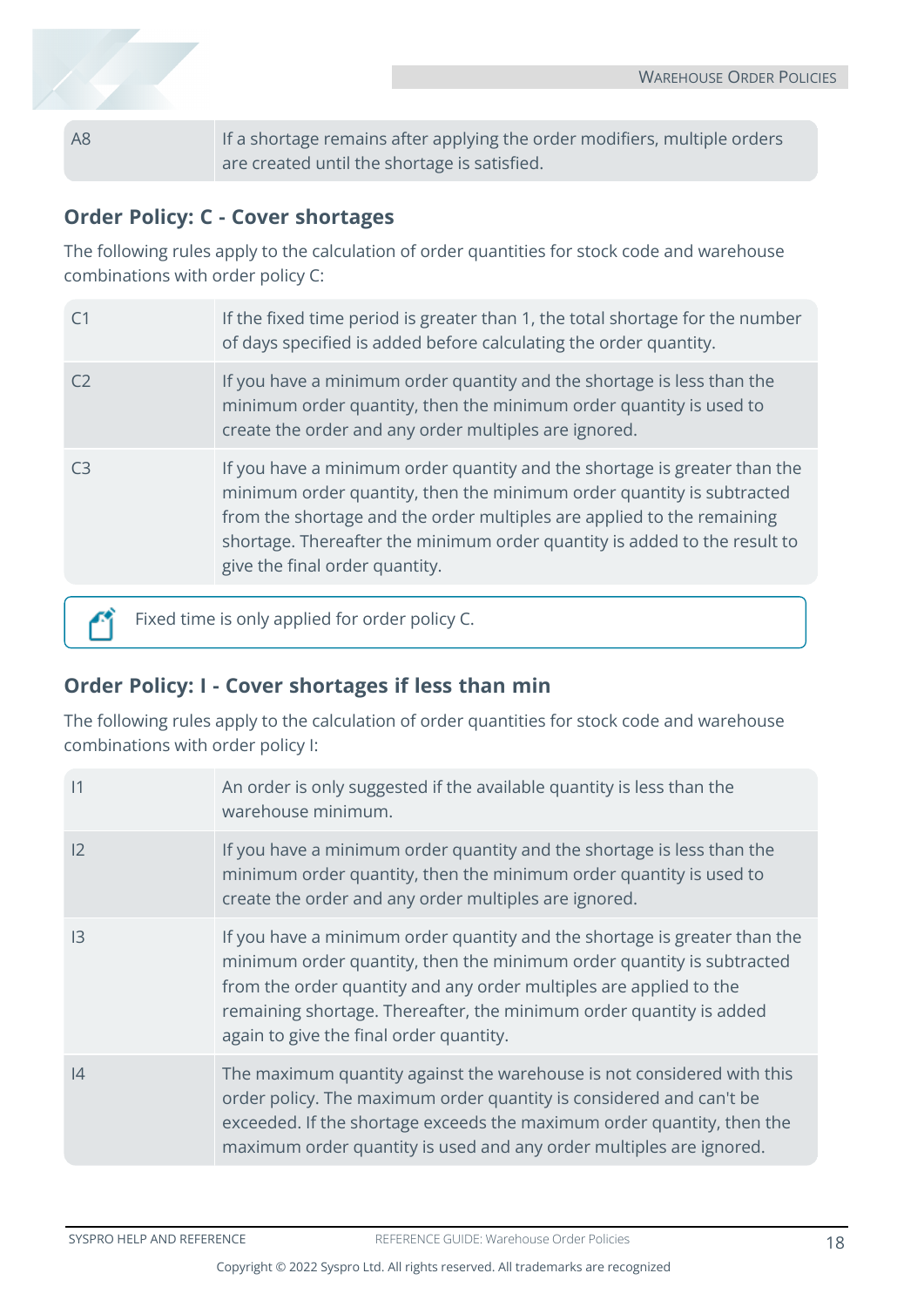

#### **Order Policy: M - Order to max if less than min**

The following rules apply to the calculation of order quantities for stock code and warehouse combinations with order policy M:

| M <sub>1</sub> | An order is only suggested if the available quantity is less than the<br>warehouse minimum.                                                                                                                                                                                                                                                                                      |
|----------------|----------------------------------------------------------------------------------------------------------------------------------------------------------------------------------------------------------------------------------------------------------------------------------------------------------------------------------------------------------------------------------|
| M <sub>2</sub> | If you have a minimum order quantity and the shortage (warehouse<br>maximum- available) is less than the minimum order quantity, an order is<br>not suggested.                                                                                                                                                                                                                   |
| M <sub>3</sub> | If you have a minimum order quantity and the shortage (warehouse<br>maximum - stock available) is greater than the minimum order quantity,<br>then the minimum order quantity is subtracted from the order quantity<br>and any order multiples are applied to the remaining shortage. Thereafter,<br>the minimum order quantity is added again to give the final order quantity. |
| M4             | In the case of a maximum order quantity or multiples, multiple orders are<br>created, as long as the maximum quantity against the warehouse<br>(warehouse maximum - stock available) is not exceeded. No orders are<br>suggested for any remaining shortage once the maximum quantity is<br>exceeded.                                                                            |

#### **Order Policy: O - Cover shortages less than min overages up to max**

The following rules apply to the calculation of order quantities for stock code and warehouse combinations with order policy O:

| O <sub>1</sub> | An order is only suggested if the available quantity is less than the<br>warehouse minimum.                                                                                                                                                                                                                                                 |
|----------------|---------------------------------------------------------------------------------------------------------------------------------------------------------------------------------------------------------------------------------------------------------------------------------------------------------------------------------------------|
| O <sub>2</sub> | If you have a minimum order quantity and the shortage is less than the<br>minimum order quantity, then the minimum order quantity is used to<br>create the order and any order multiples are ignored.                                                                                                                                       |
| O <sub>3</sub> | If you have a minimum order quantity and the shortage is greater than the<br>minimum order quantity, then the minimum order quantity is subtracted<br>from the shortage and the order multiples are applied to the remaining<br>shortage. Thereafter the minimum order quantity is added to the result to<br>give the final order quantity. |
| O <sub>4</sub> | Existing supply is checked against the warehouse max and if the max is not<br>exceeded then the supply is not flagged as a cancel action.                                                                                                                                                                                                   |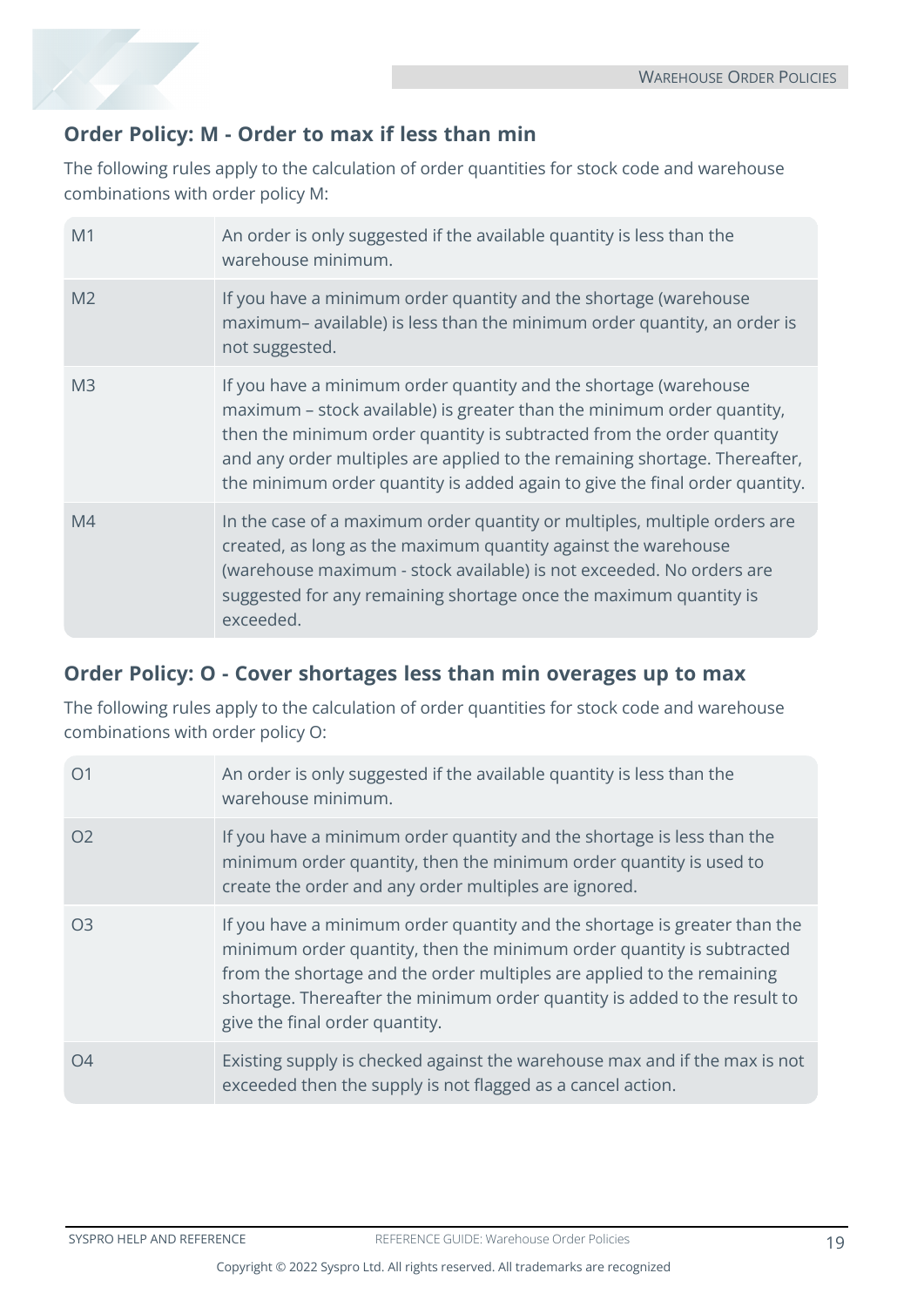

#### **Order Policy: S - Order to max if shortage**

The following rules apply to the calculation of order quantities for stock code and warehouse combinations with order policy S:

| $\mathsf{S}1$  | If you have a minimum order quantity and the total shortage (warehouse<br>maximum + shortage) is the less than the minimum order quantity, no<br>order will be suggested.                                                                                                                                                                                                       |
|----------------|---------------------------------------------------------------------------------------------------------------------------------------------------------------------------------------------------------------------------------------------------------------------------------------------------------------------------------------------------------------------------------|
| S <sub>2</sub> | If you have a minimum order quantity and the total shortage (shortage +<br>warehouse maximum) is greater than the minimum order quantity, then<br>the minimum order quantity is subtracted from the shortage and any order<br>multiples are applied to the remaining order quantity. Thereafter, the<br>minimum order quantity is added again to give the final order quantity. |
| S <sub>3</sub> | Multiple orders are created in the case of a maximum order quantity,<br>unless the warehouse maximum plus the shortage is exceeded. In this<br>case, no orders for remaining shortages are suggested.                                                                                                                                                                           |

#### **Order Policy: P - Suppress MRP ordering**

The requirements calculation doesn't calculate any replenishment orders for stock shortages with this order policy.

This order policy doesn't suppress the calculation of suggested build schedules for MPS items in the **MPS Review** and **MRP Master Production Schedule** programs, or the calculation of live build schedules in the **Initial Build Extract**. The build schedules are calculated using the lot-for-lot method for MPS items with an order policy of P.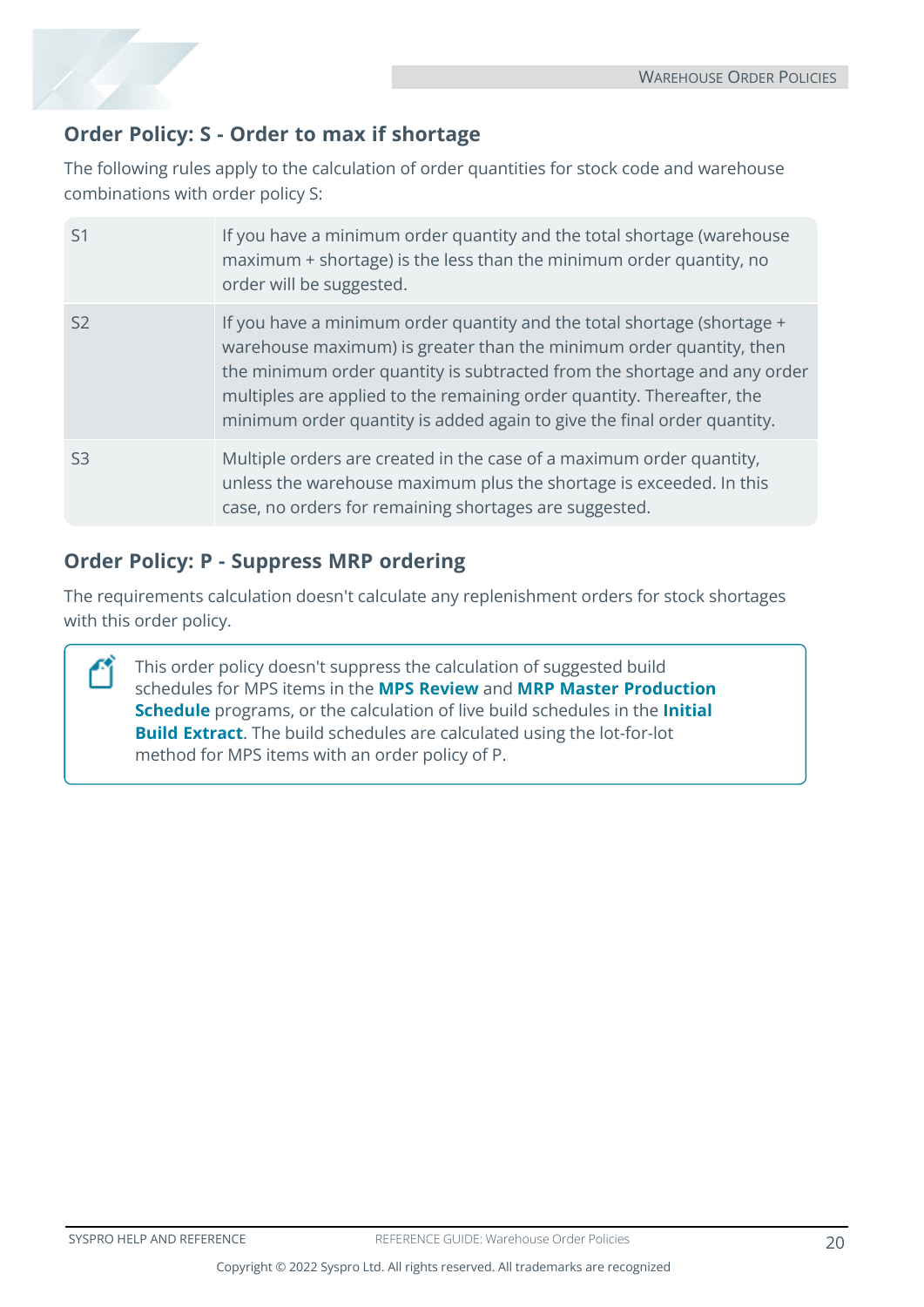

# Sample Usage in Requirements calculation

The following examples illustrate the effect of order policies in the requirements calculation in SYSPRO. The order policies are applied at stock code/warehouse level when calculating suggested replenishment quantities.



The examples assume that the available quantity is zero at the start of the first day and that no supplies affect the available quantity other than the calculated order quantity.

#### **Order Policy C - Cover shortages**

These examples demonstrate the effect of order policy C in the calculation of suggested replenishment quantities:

| Order Policy Fields    | Value <sup>'</sup> |
|------------------------|--------------------|
| Major order multiple   | 16                 |
| Minor order multiple   |                    |
| Minimum order quantity | 12                 |
| Maximum order quantity | 200                |
| Fixed time period      |                    |

#### **Fixed time period is 1**

| Data                                                                | Day 1  | Day 2 | Day 3 |
|---------------------------------------------------------------------|--------|-------|-------|
| Forecast                                                            | 8      | 75    | 210   |
| Available (includes calculated order quantity from<br>previous day) | $\cup$ | 4     |       |
| Net requirement (shortage)                                          | 8      | 71    | 207   |
| Order quantity                                                      | 12     | 74    | 12    |
|                                                                     |        |       | 200   |

As the requirements calculation is done for a fixed time period of 1, order quantities are calculated for each day (rule C1):

**FOR EXAMPLE:**

**Day 1**: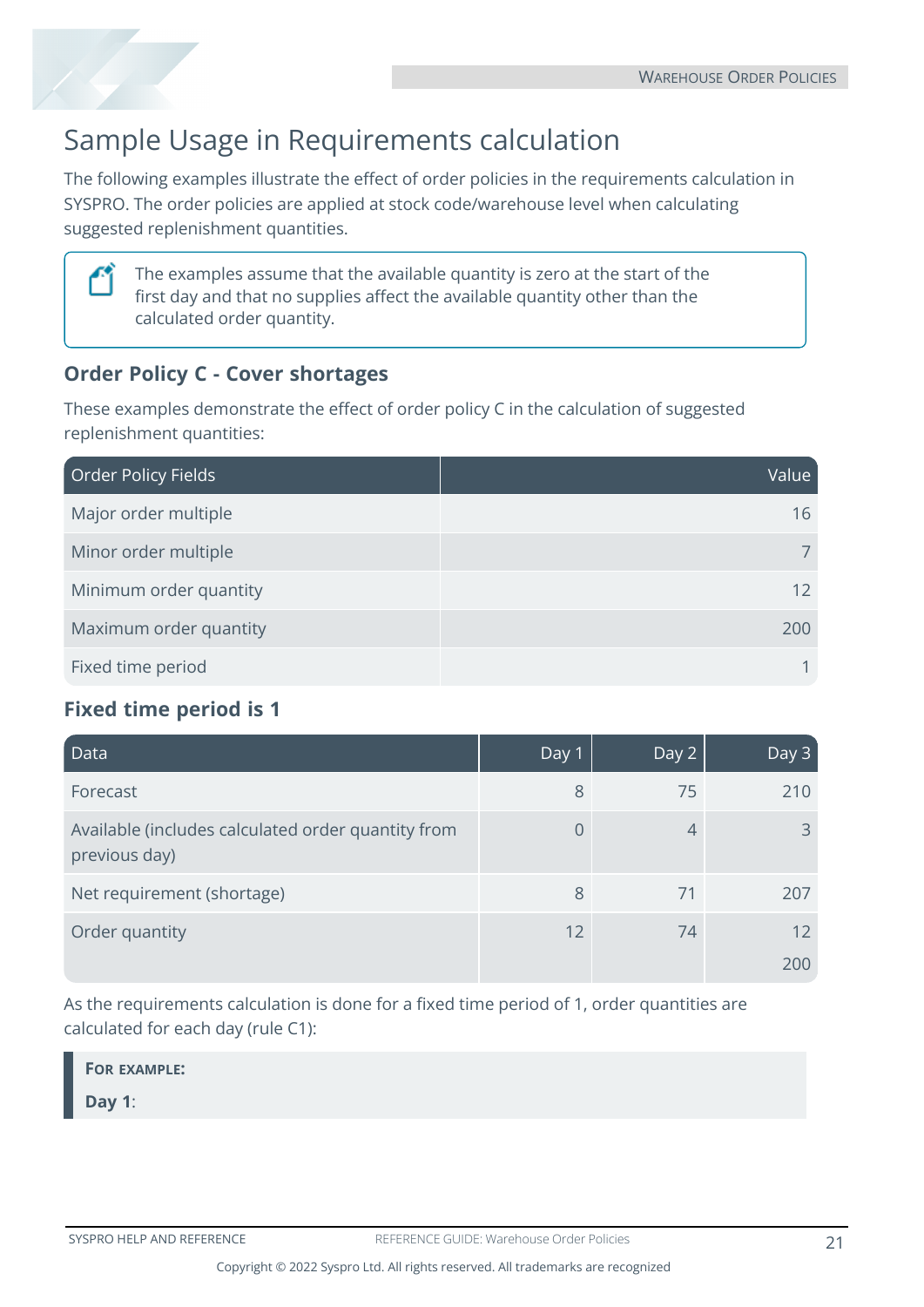- 1. Shortage = forecast available
	- a. Shortage =  $8 0 = 8$
- 2. Minimum order quantity =  $12$

As the order quantity is more than the shortage, rule C2 applies making the order quantity 12.

#### **Day 2:**

- 1. Shortage =  $71$
- 2. Minimum order quantity = 12



The order quantity is more the minimum order quantity (rule C3).

- a. The order quantity is subtracted from the shortage:
	- i. 71 12 = 59
- b. The major order multiple is applied to the remaining shortage:
	- i.  $59 / 16 = 3.6875$  rounded down = 3
	- ii. Quantity calculated =  $3 \times 16 = 48$
	- iii. Remaining shortage =  $59 48 = 11$
- c. The minor order multiple is applied to the remaining shortage:
	- i.  $11 / 7 = 1.571$  rounded up = 2
	- ii. Quantity calculated =  $2 \times 7 = 14$
- d. The minimum order quantity is re-added to the calculation:
	- i. Order quantity =  $48 + 14 + 12 = 74$

#### **Day 3:**

1. Shortage =  $207$ 



The shortage is more than the maximum order quantity of 12 (rule A4).

2. Calculate order quantity: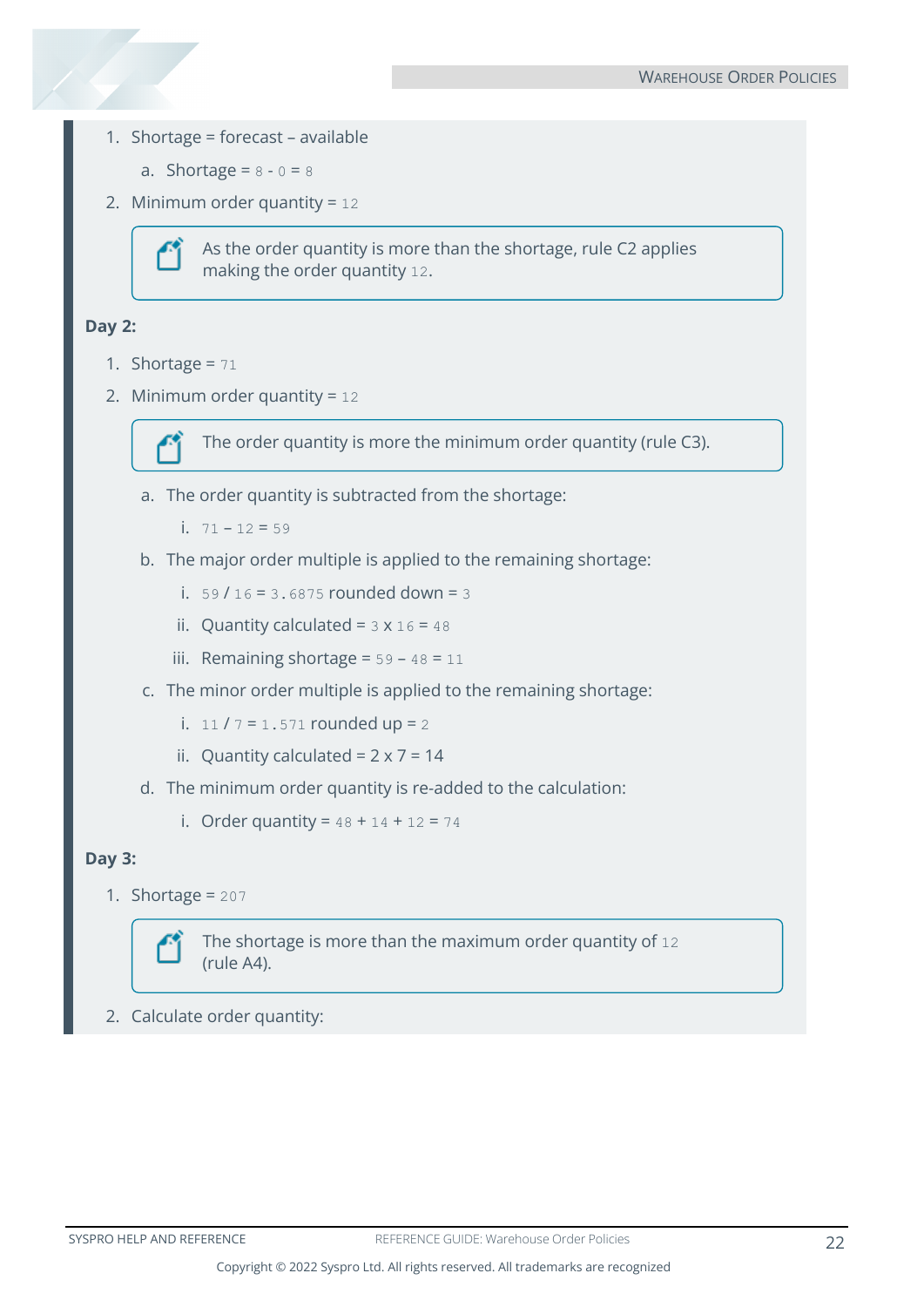- a. First order quantity = maximum order quantity =  $200$
- b. Remaining shortage = Shortage first order quantity

i.  $207 - 200 = 7$ 

As the remaining shortage is less than minimum order quantity, the second order quantity = minimum order quantity =  $12$  (rule C2).

#### **Fixed time period is greater than 1**

In this scenario, the requirements calculation is performed for a fixed time period of 3:

| Data                                                | Day 1 | Day 2 | Day $3$ |
|-----------------------------------------------------|-------|-------|---------|
| Forecast                                            | 8     | 75    |         |
| Available for each day (excluding order quantities) |       |       |         |
| Net requirement for each day (shortage)             | 8     | 75    | 70.     |
| Order quantity                                      | 154   | 0     |         |
| Balance (includes order quantity)                   | 146   |       |         |

As the fixed time period is more than 1, the shortages are added for the number of days specified before calculating the order quantity for the first day (rule C1).

#### **FOR EXAMPLE:**

- 1. Shortage = shortage day  $1 +$  shortage day  $2 =$  shortage day 3
	- a.  $8 + 75 + 70 = 153$

The shortage is more than the minimum order quantity of 12 (rule C3).

2. Shortage – minimum order quantity

```
a. 153 - 12 = 141
```
- b. Apply major order multiple to the remaining shortage
	- i.  $141 / 16 = 8.8125$  rounded down = 8
	- ii. Quantity calculated =  $8 \times 16 = 128$
	- iii. Remaining shortage =  $141 128 = 13$
- c. Apply minor order multiple to the remaining shortage: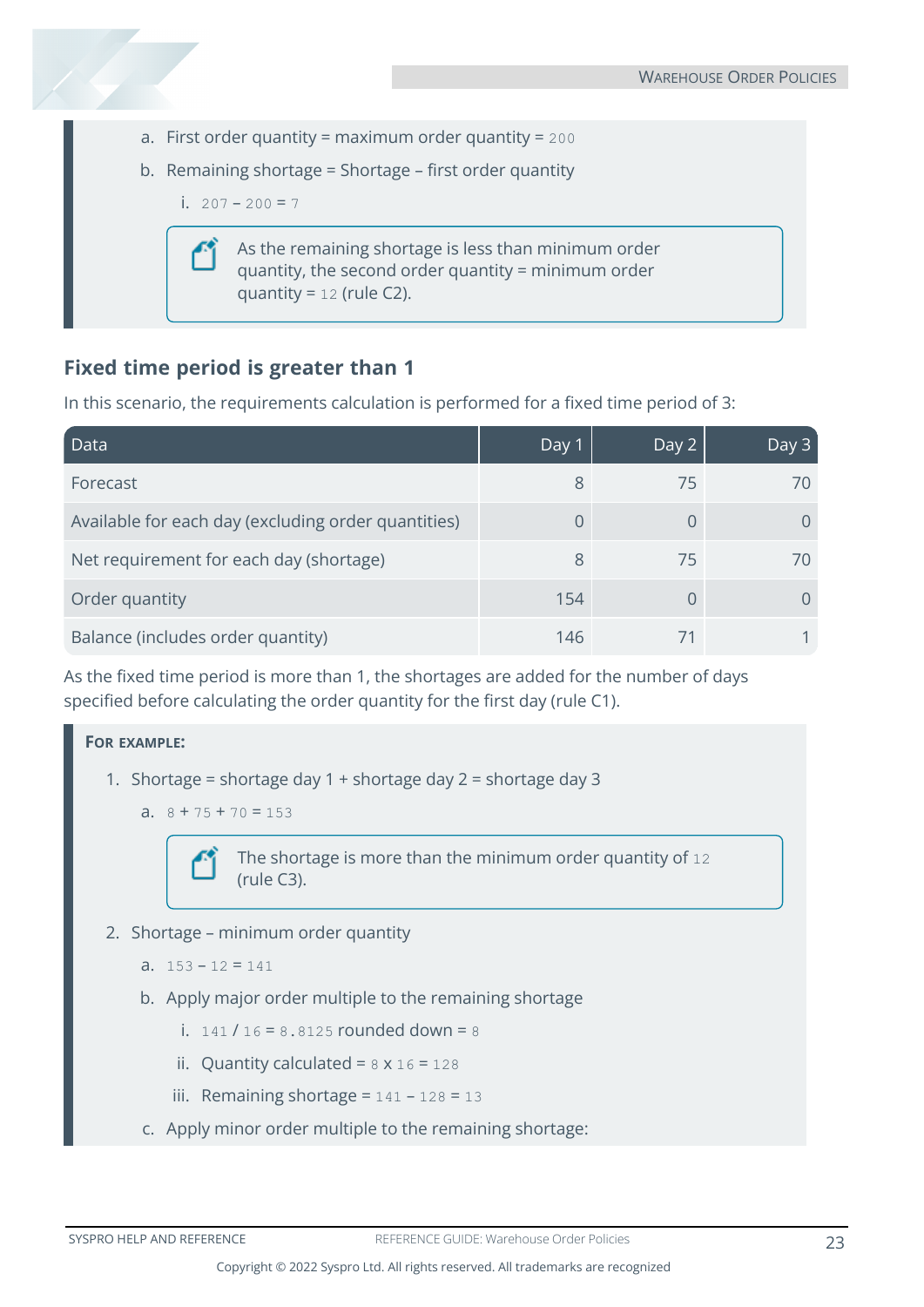- i.  $13 / 7 = 1.8571$  rounded up = 2
- ii. Quantity calculated =  $2 \times 7 = 14$
- d. Add minimum order quantity to the quantities calculated
	- i. The order quantity for the 3 days =  $128 + 14 + 12 = 154$

#### **Order Policy I - Cover shortages if less than min**

This example demonstrates the effect of order policy I in the calculation of suggested replenishment quantities:

| Order Policy Fields    | Value |
|------------------------|-------|
| Warehouse minimum      | 250   |
| Warehouse maximum      | 0     |
| Minimum order quantity | 12    |
| Maximum order quantity | 200   |
| Fixed time period      |       |

| Data                     | Past due l | Day 1 | Day 2 | Day 3 |
|--------------------------|------------|-------|-------|-------|
| Forecast                 |            |       | 75    | 210   |
| Available                |            | 250   | 254   | 250   |
| Net requirement (demand) |            | 8     | 75    | 210   |
| Order quantity           | 250        | 12    | 71    | 212   |

#### **FOR EXAMPLE:**

#### **Past due:**

- 1. Shortage = minimum warehouse level = 250
- 2. Supply =  $250$
- 3. Available = supply + (quantity on hand) shortage
	- a.  $250 + 0 0 = 250$
- 4. Warehouse minimum = 250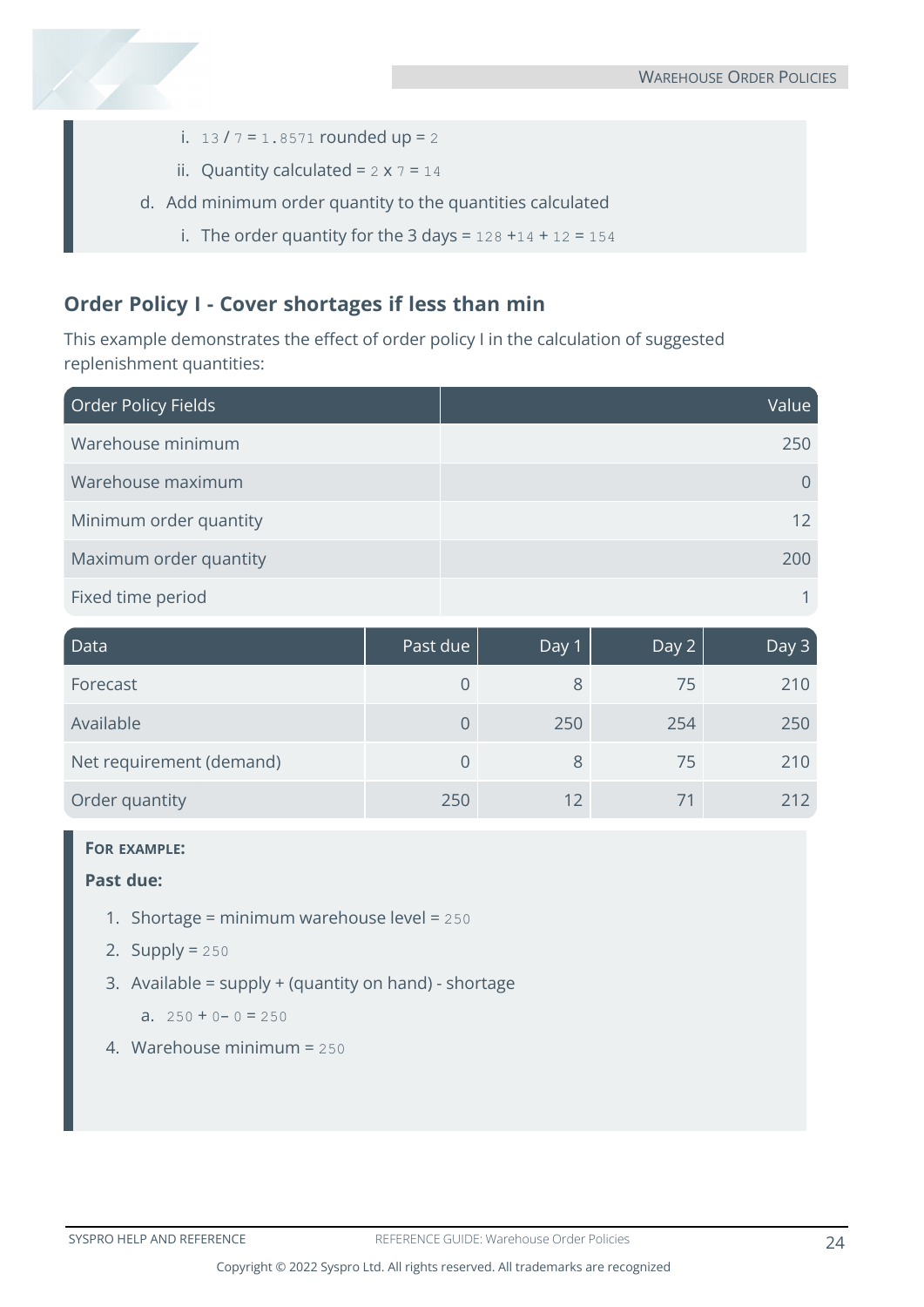- 5. Minimum order quantity =  $12$  (this is used to create the order quantity (supply)
- 6. Maximum order quantity =  $200$  (this is used to cap the order quantity (supply)
- 7. Supply =  $250$  (Warehouse maximum =  $0$ )

**Day 1**:

- 1. Shortage = forecast available
	- a.  $8 250 + 12$  (warehouse minimum + minimum order quantity) =  $250$  (BODMAS)
- 2. Supply =  $12$
- 3. Available = supply + (quantity on hand) shortage

a.  $12 + 250 - 8 = 254$ 

- 4. Minimum order quantity = 12 (this is used to create the order quantity (supply)
- 5. Maximum order quantity = 200 (this is used to cap the order quantity (supply)
- 6. Supply = 12 (stock can't fall below the warehouse minimum)

#### **Day 2**:

- 1. Shortage = forecast available
	- a.  $75 254 + 71 = 250$
- 2. Supply =  $71$
- 3. Available = supply + (quantity on hand) shortage

a.  $71 + 254 - 75 = 250$ 

- 4. Minimum order quantity = 12 (this is used to create the order quantity (supply)
- 5. Maximum order quantity = 200 (this is used to cap the order quantity (supply)
- 6. Supply =  $71$  (stock can't fall below the warehouse minimum)

#### **Day 3:**

1. Shortage = forecast – available

```
a. 210 - 250 + 212 = 252
```

```
2. Supply = 212
```
3. Available = supply + (quantity on hand) – shortage

```
a. 212 + 250 - 210 = 252
```
- 4. Minimum order quantity = 12 (this is used to create the order quantity (supply)
- 5. Maximum order quantity = 200 (this is used to cap the order quantity (supply)
- 6. Supply =  $212$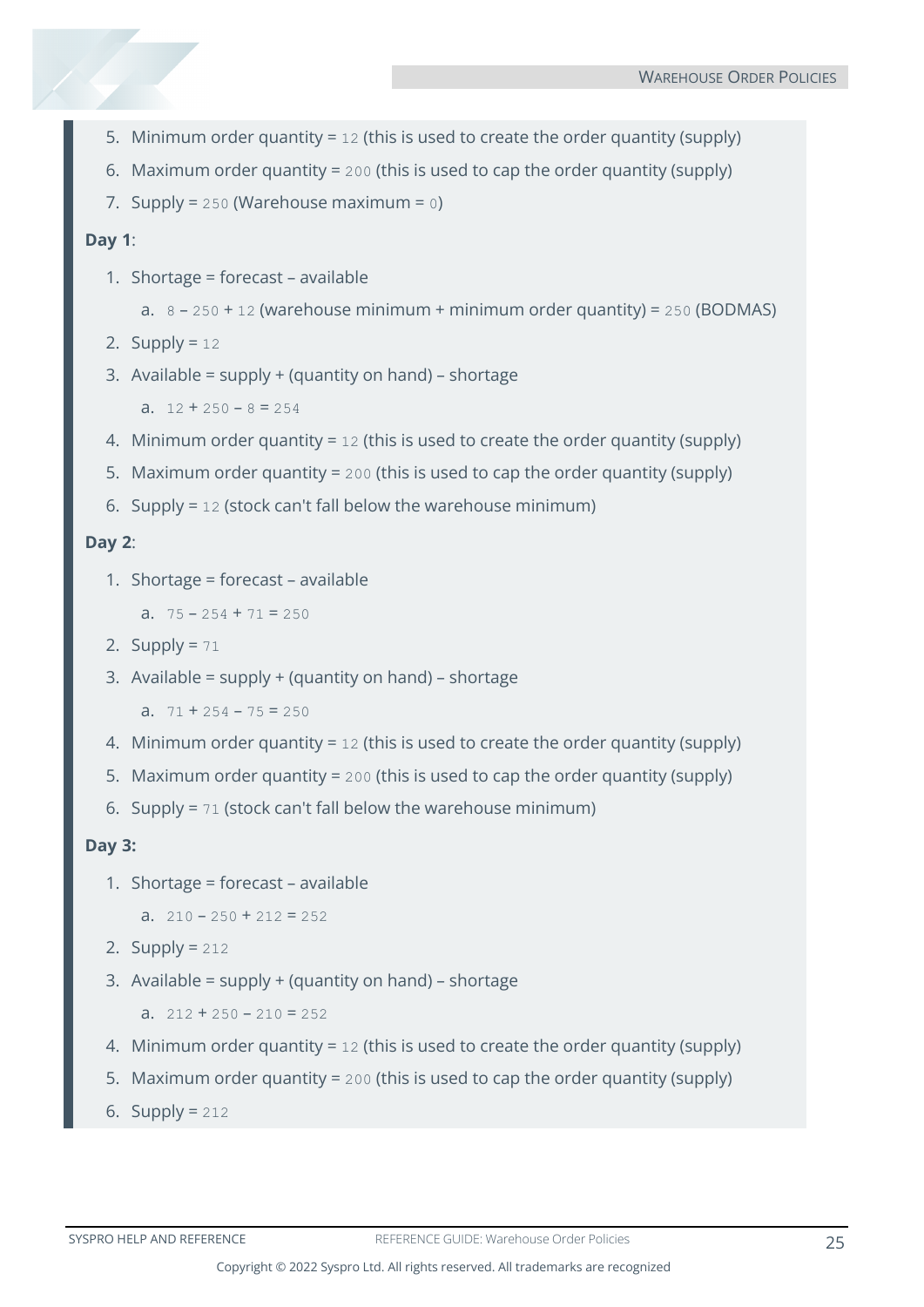

#### **Order Policy M - Order to max if less than min**

This example demonstrates the effect of order policy M in the calculation of suggested replenishment quantities:

| Order Policy Fields    | Value    |
|------------------------|----------|
| Major order multiple   | 250      |
| Minor order multiple   | 50       |
| Minimum order quantity | $\Omega$ |
| Maximum order quantity | 400      |
| Warehouse minimum      | 100      |
| Warehouse maximum      | 500      |

| Data                                             | Past due       | Day 1          | Day 2          | Day 3      |
|--------------------------------------------------|----------------|----------------|----------------|------------|
| Balance from previous day                        | $\overline{0}$ | 500            | 492            | 500        |
| Forecast                                         | $\overline{0}$ | 8              | 492            | 550        |
| Available                                        | $\Omega$       | 492            | $\overline{0}$ | $\Omega$   |
| Shortage                                         | $\overline{0}$ | $\overline{0}$ | $\overline{0}$ | 50         |
| Below minimum of 100                             | Yes            | <b>No</b>      | Yes            | <b>Yes</b> |
| Total shortage (shortage +<br>warehouse maximum) | 500            | $\overline{0}$ | 500            | 550        |
| Order quantity                                   | 400            | $\Omega$       | 400            | 400        |
|                                                  | 100            |                | 100            | 150        |

#### **FOR EXAMPLE:**

- 1. Available stock < warehouse minimum
	- a.  $0 < 100$

码

Calculate the suggested replenishment orders (rule M1).

2. Total shortage > maximum order quantity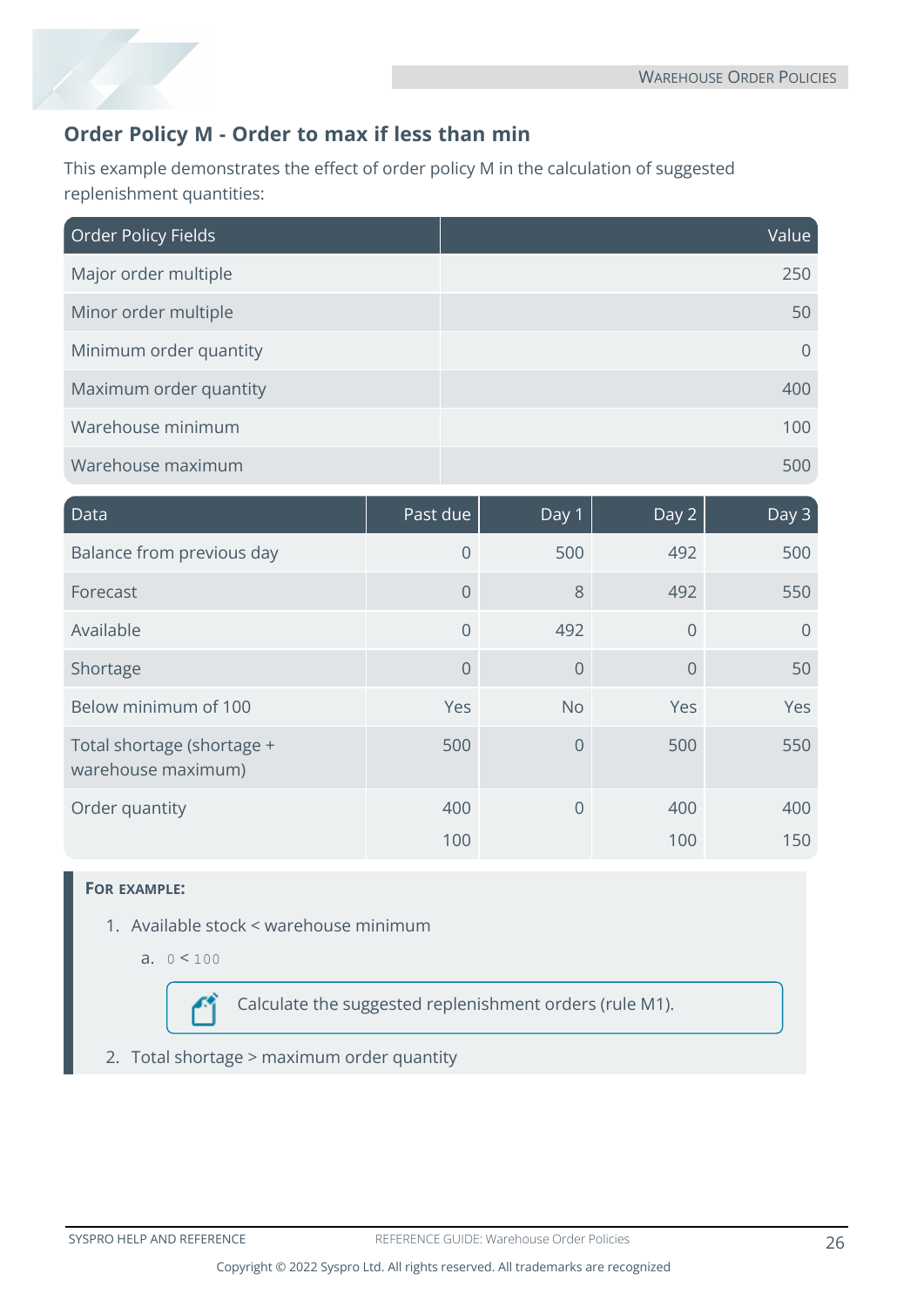a.  $500 \geq 400$ 



The first order quantity is 400 (rule A4).

3. Remaining shortage = total shortage - first order quantity

```
a. 500 - 400 = 100
```
- 4. Remaining shortage < maximum order quantity:
	- a.  $100 < 400$

The remaining shortage is less than the minimum order quantity, which is 0 (rule M4).

- b. Apply major order multiple to the remaining shortage:
	- i.  $100 / 50 = 2$  with no remainder
	- ii. Quantity calculated =  $2 \times 50 = 100$
- c. There is no remaining shortage, therefore the second order quantity is 100.

#### **Day 1:**

The available stock is more than the warehouse minimum, therefore there are no suggested orders.

#### **Day 2**:

- 1. Available < warehouse minimum.
	- a.  $0 < 100$



Calculate suggested replenishment orders (rule M1) as for day 1.

#### **Day 3:**

1. Available < warehouse minimum, therefore calculate suggested replenishment orders (rule M1).

```
a. 0 < 100
```
- 2. Total shortage is more than the maximum order quantity
	- a.  $550 > 400$



The first order quantity is 400 (rule A4).

3. Remaining shortage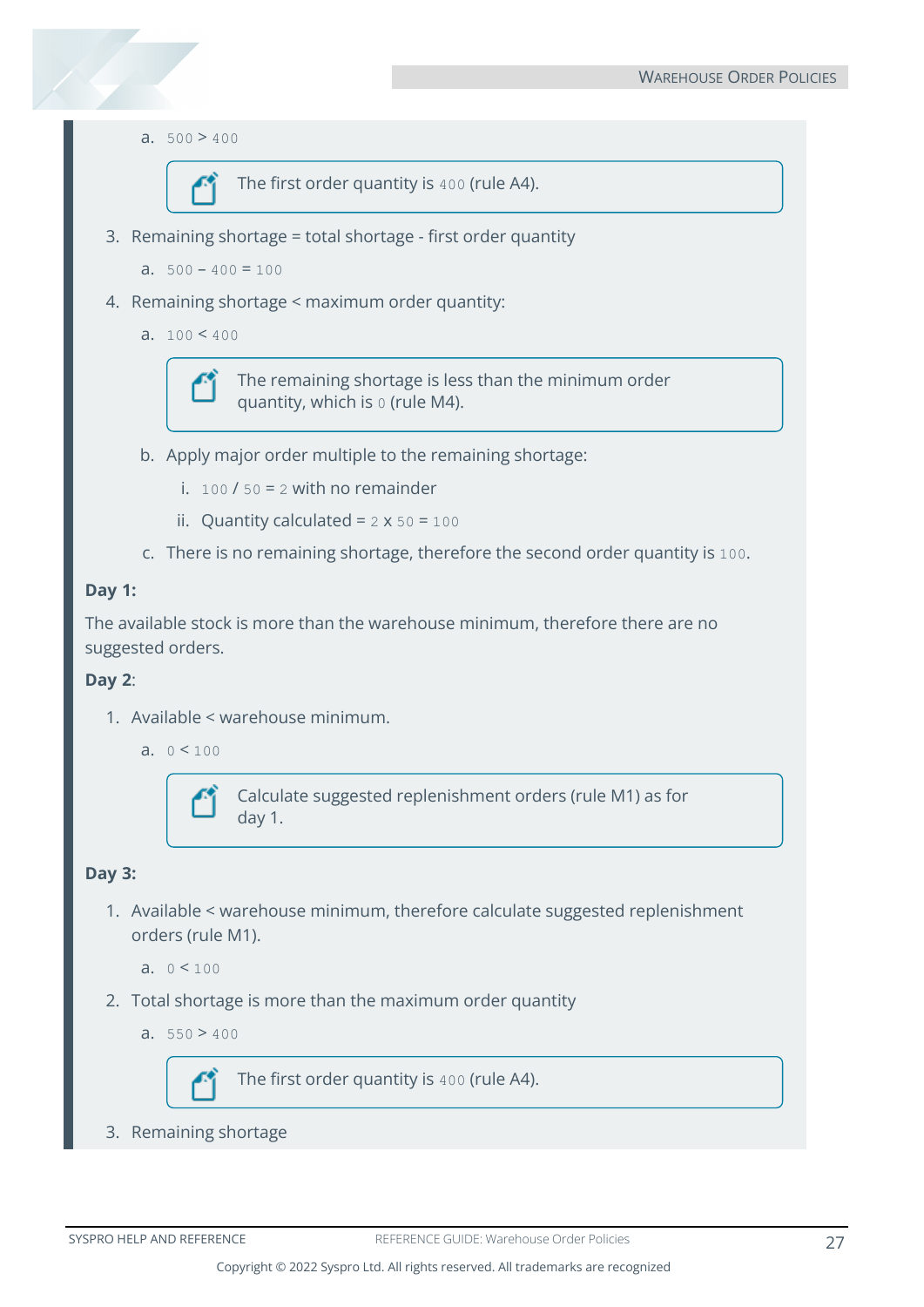- a.  $550 400 = 150$
- 4. Remaining shortage < maximum order quantity
	- a.  $150 \le 400$



Minimum order quantity is 0 (rule M4).

- b. Apply the major order multiple to the remaining shortage:
	- i.  $150 / 50 = 3$  with no remainder
	- ii. Quantity calculated =  $3 \times 50 = 150$
- c. There is no remaining shortage, therefore the second order quantity = 150.

#### **Order Policy O - Cover shortages less than min overages up to max**

This example demonstrates the effect of order policy O in the calculation of suggested replenishment quantities:

> In this example, the MRP calculation must be re-run daily to include the live jobs that were created manually.

| Order Policy Fields                                  | Value |
|------------------------------------------------------|-------|
| Warehouse minimum                                    | 250   |
| Warehouse maximum (mandatory ><br>warehouse minimum) | 400   |
| Minimum order quantity                               | 12    |
| Maximum order quantity                               | 200   |
| Fixed time period                                    |       |

| Data                     | Past due | Day 1 | Day 2 |
|--------------------------|----------|-------|-------|
| Forecast                 | 0        | 8     | 75    |
| Available                | $\Omega$ | 250   | 392   |
| Net requirement (demand) | $\Omega$ | 8     | 75    |
| Order quantity (supply)  | 250      | 150   |       |
| <b>FOR EXAMPLE:</b>      |          |       |       |

**Past due:**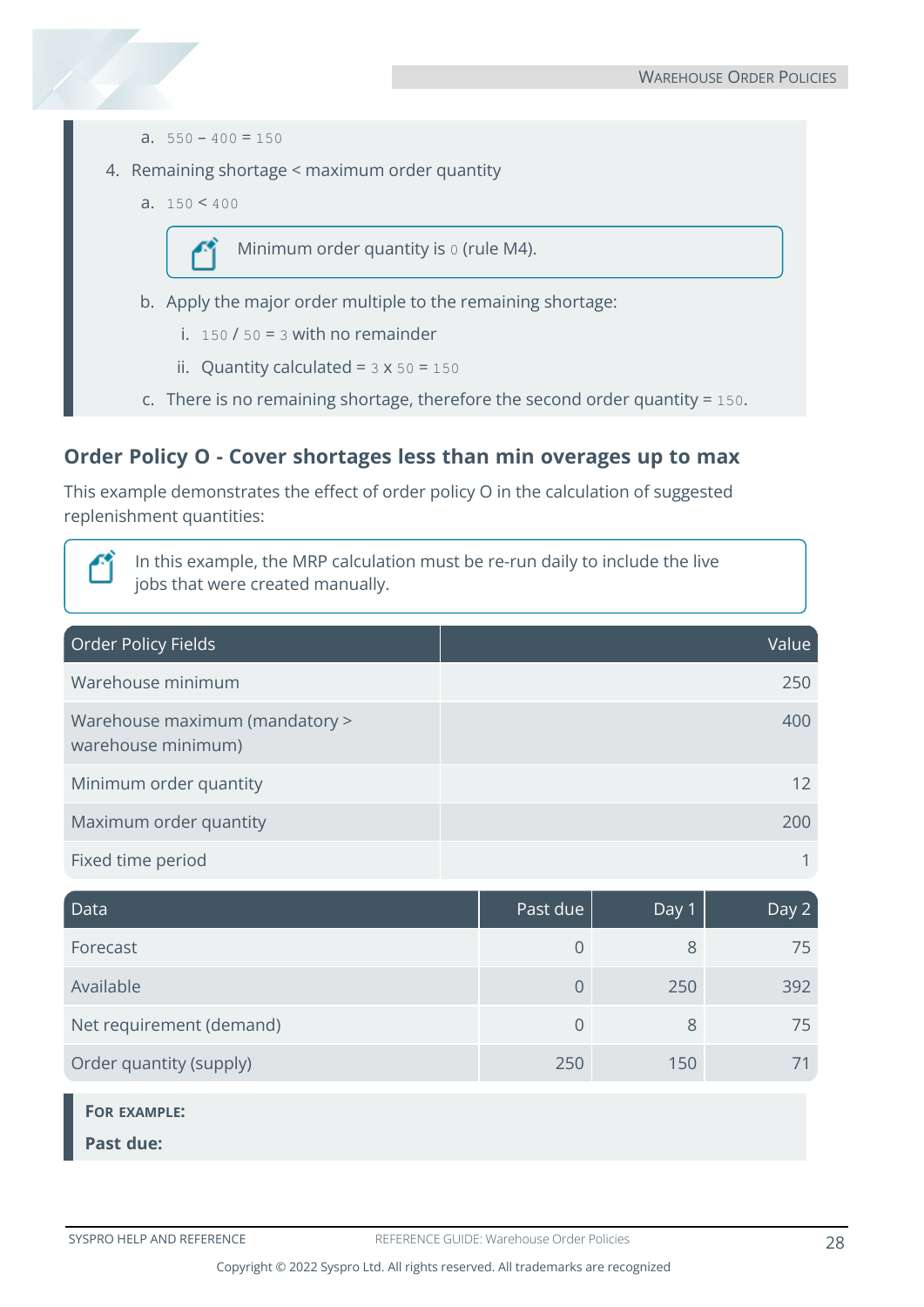- 1. Shortage = minimum warehouse level =  $250$
- 2. Supply =  $250$
- 3. Available = supply  $+$  (quantity on hand) shortage

a.  $250 + 0 - 0 = 250$ 

- 4. Warehouse minimum = 250
- 5. Minimum order quantity = 12 (this is used to create the order quantity (supply)
- 6. Maximum order quantity = 200 (this is used to cap the order quantity (supply)
- 7. Supply =  $250$  (maximum order quantity =  $200 +$  (cover shortage =  $50$ ))

#### *Create suggested job for 200 and 50.*

#### **Day 1**:

1. Shortage = forecast – available

```
a. 8 - 250 + 12 (warehouse minimum + minimum order quantity) = 254 (BODMAS)
```
- 2. Supply =  $12$
- 3. Available = supply + (quantity on hand) shortage

a.  $12 + 250 - 8 = 254$ 

- 4. Minimum order quantity = 12 (this is used to create the order quantity (supply)
- 5. Maximum order quantity = 200 (this is used to cap the order quantity (supply)
- 6. Supply =  $12$  (stock can't fall below the warehouse minimum)

#### *Create a job for 150 manually.*

#### **Day 2**:

- 1. Shortage = forecast available
	- a.  $= 75 392$

```
b. = -317 \times -1 = 317
```
- 2. Supply =  $0$
- 3. Available = supply + (quantity on hand) shortage

```
a. 0 + 392 - 75 = 317
```
- 4. Minimum order quantity = 12 (this is used to create the order quantity (supply)
- 5. Maximum order quantity = 200 (this is used to cap the order quantity (supply)
- 6. Supply = 71 (stock can't fall below the warehouse minimum)

#### *Add a job for 300 (there is no cancel action)*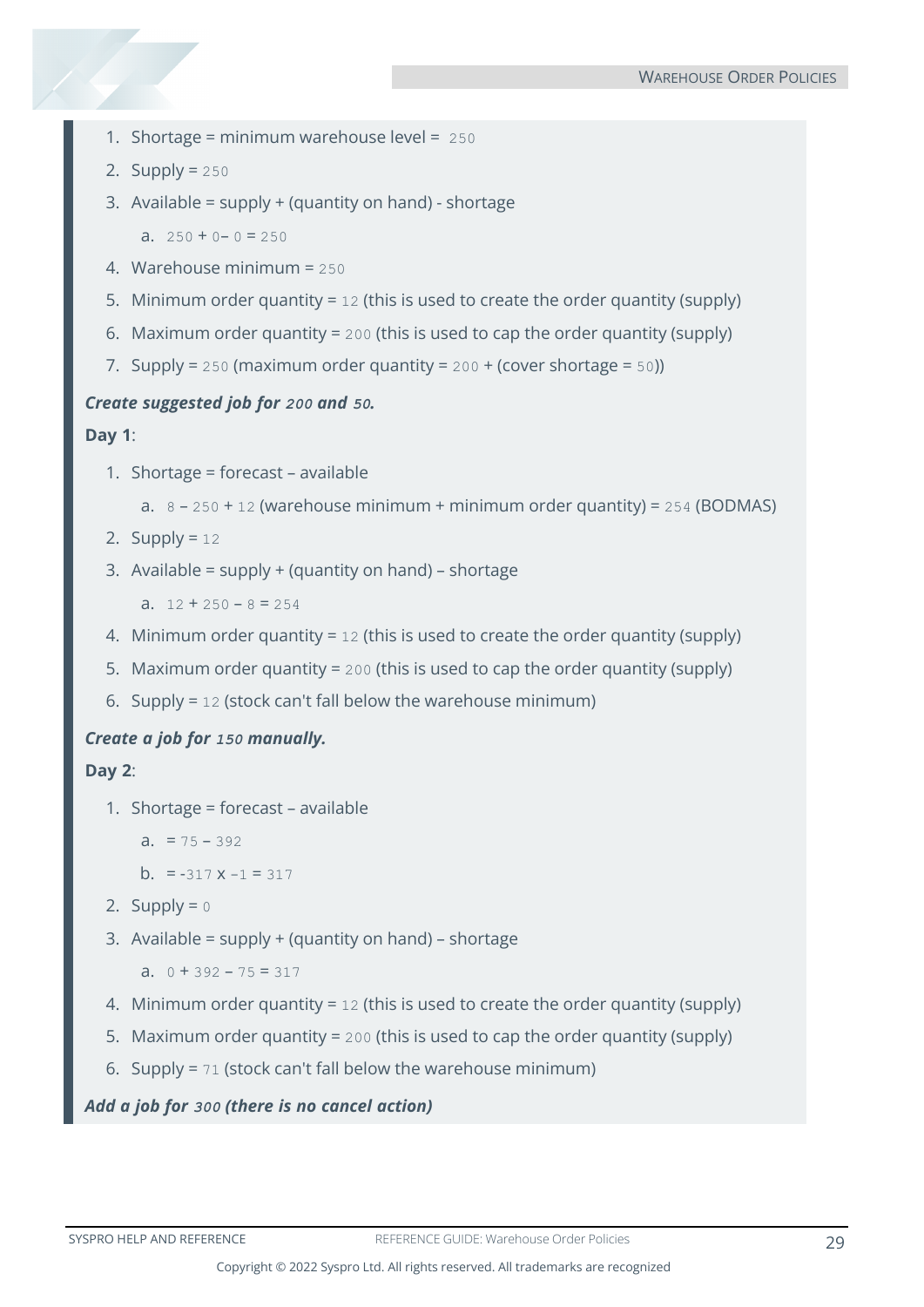*Add a job for 1 (there is a suggested cancel action) this exceeds the warehouse maximum*

#### **Order Policy S - Order to max if shortage**

This example demonstrates the effect of order policy S in the calculation of suggested replenishment quantities:

| Order Policy Fields    | Value |
|------------------------|-------|
| Major order multiple   | 10    |
| Minor order multiple   | 4     |
| Minimum order quantity | 5     |
| Maximum order quantity | 60    |
| Warehouse maximum      | 100   |

| Data                                                                | Day 1          | Day 2          | Day 3 |
|---------------------------------------------------------------------|----------------|----------------|-------|
| Available (includes calculated order quantity from<br>previous day) | $\overline{0}$ | 100            | 25    |
| Forecast                                                            | 13             | 75             | 70    |
| Shortage                                                            | 13             | $\overline{0}$ | 45    |
| Net requirement (shortage + warehouse<br>maximum)                   | 113            | 0              | 145   |
| Order quantity                                                      | 60             | 0              | 60    |
|                                                                     | 53             |                | 60    |
|                                                                     |                |                | 25    |

#### **FOR EXAMPLE:**

**Day 1**:

- 1. Shortage + warehouse maximum is greater than the maximum order quantity.
	- a.  $(13 + 100) > 60$

The order quantity is 113, therefore the first order quantity is 60 (rule A4).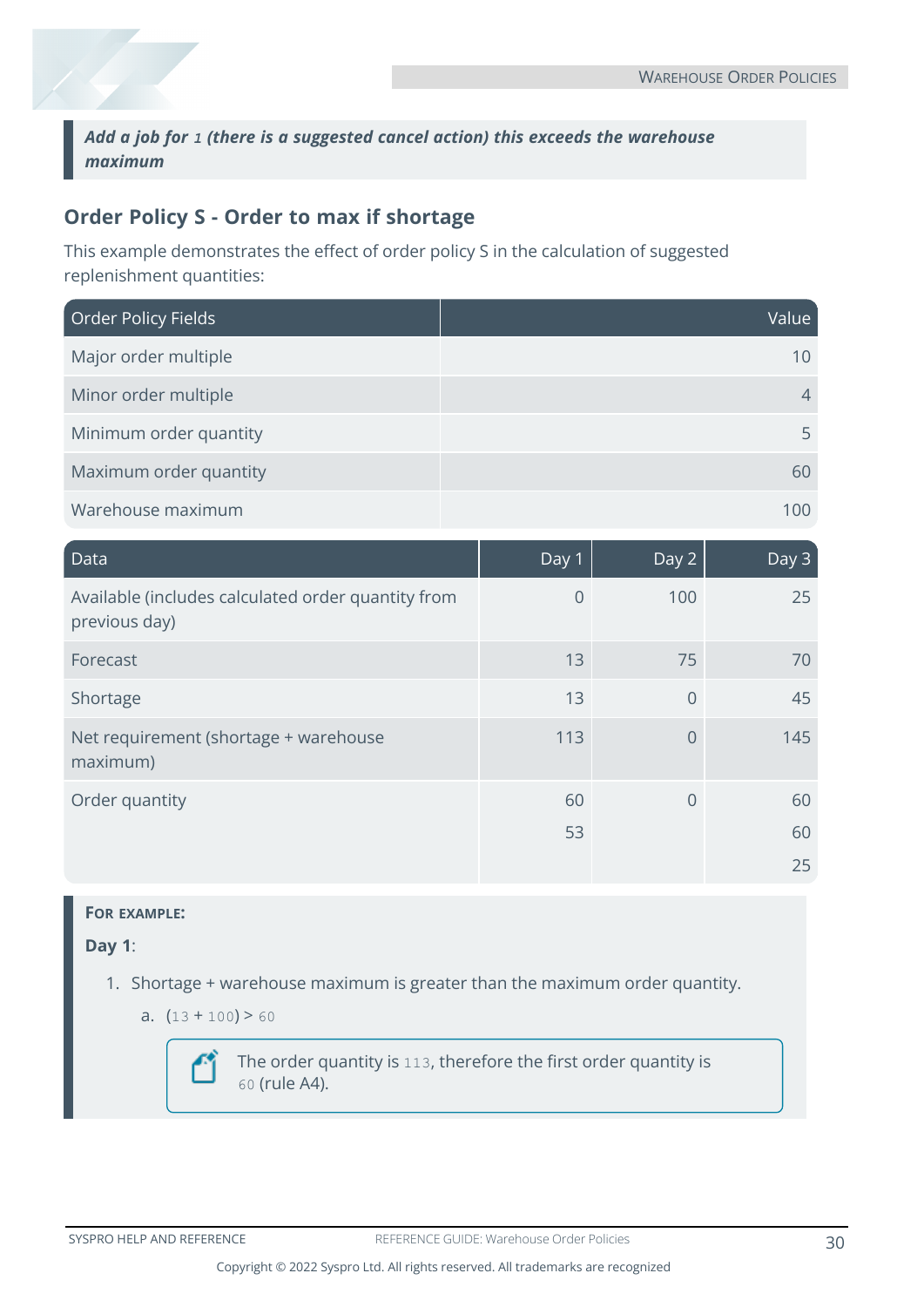- 2. Remaining shortage = order quantity maximum order quantity
	- a. 113 60 = 53



The remaining order quantity is 53, i.e. less than the maximum order quantity of 60 (rule S2).

- 3. Remaining order quantity minimum order quantity
	- a.  $53 5 = 48$
	- b. Apply major order multiple to the remaining shortage:
		- i.  $48 / 10 = 4.8$  (rounded down to 4)
		- ii. Quantity calculated =  $4 \times 10 = 40$
		- iii. Remaining shortage =  $48 40 = 8$
	- c. Apply minor order multiple to the remaining shortage:
		- i.  $8 / 4 = 2$
		- ii. Quantity calculated =  $2 \times 4 = 8$
	- d. Add minimum order quantity to the quantities calculated:
		- i. Second order quantity =  $0 + 8 + 5 = 53$

#### **Day 2:**

There are no suggested orders as there is no shortage.

#### **Day 3:**

- 1. Shortage + warehouse maximum is less than the maximum order quantity.
	- a.  $(45 + 100) > 60$



The first order quantity is 60 (rule A4).

- 2. Remaining shortage = first order quantity maximum order quantity
	- a.  $145 60 = 85$



The remaining order quantity is 85, i.e. more than the maximum order quantity of 60 (rule A4).

3. Further remaining shortage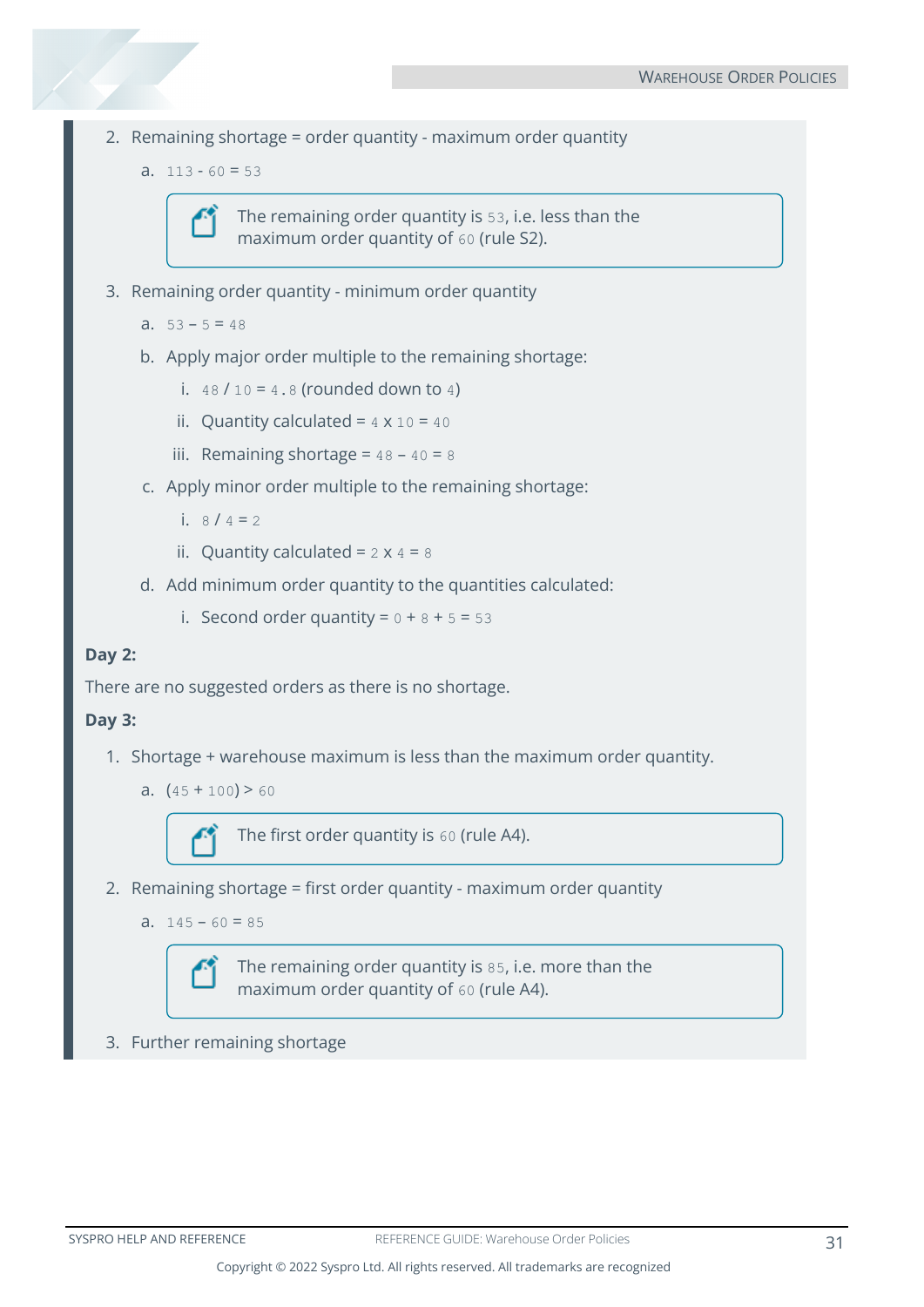#### a.  $145 - 120 = 25$



The further remaining shortage is 25, i.e. less than the maximum order quantity of 60 (rule S2).

- b. Shortage minimum order quantity:
	- i.  $25 5 = 20$
	- ii.  $20 / 10 = 2$  with no remainder
	- iii. Quantity calculated =  $2 \times 10 = 20$
- c. Add minimum order quantity to the quantity calculated:
	- i. Third order quantity =  $20 + 5 = 25$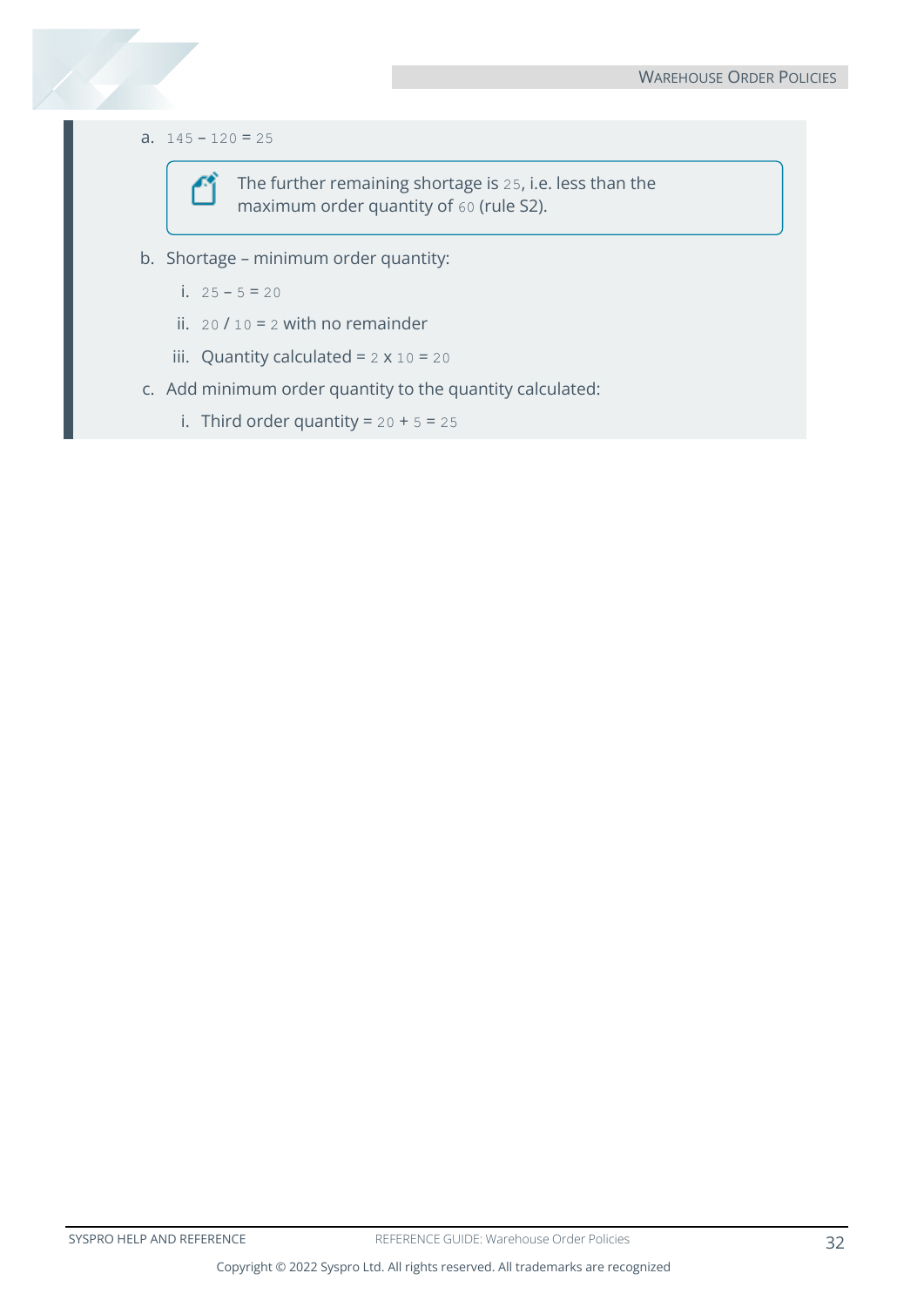

# Sample Usage in MPS Review

In SYSPRO, live build schedules typically form the independent demand that drives the MRP calculation for master production schedule (MPS) stock items. The master scheduler adds these build schedules as required or converts suggested build schedules (calculated by SYSPRO) to live build schedules.

Suggested build schedules are calculated by the **MPS Review** program based on a number of inputs, including the selections made at the **GROSS REQUIREMENT RULE** option for each MPS item (*Setup Options > Preferences > Manufacturing > Requirements Planning*).

SYSPRO applies the order policies during the calculation of suggested build schedules following a similar procedure as detailed in the requirements calculation examples, except:

- The fixed time period is not applied.
- Discrete order quantities calculated for any particular day are totaled to give the suggested build schedule for that day.

When the material planner runs the requirements calculation, SYSPRO applies the order policies to any shortages for included MPS items using the same calculation as for any other included item.

If the **BUILD SCHEDULE** setup option is disabled (*Setup Options > Preferences > Manufacturing > Requirements Planning*) when running the requirements calculation, then build schedules are ignored and the Requirements Calculation derives the MPS demand from other sources based on the selections at the **GROSS REQUIREMENT RULE** fields of the **Stock Code Maintenance** program and the other setup options in the **PLANNING** section.

#### **Order Policy C - Cover shortages**

These examples demonstrate the effect of order policy C in the calculation of suggested replenishment quantities:

| Order Policy Fields    | Value           |
|------------------------|-----------------|
| Major order multiple   | 16              |
| Minor order multiple   |                 |
| Minimum order quantity | 12 <sup>°</sup> |
| Maximum order quantity | 200             |
| Fixed time period      |                 |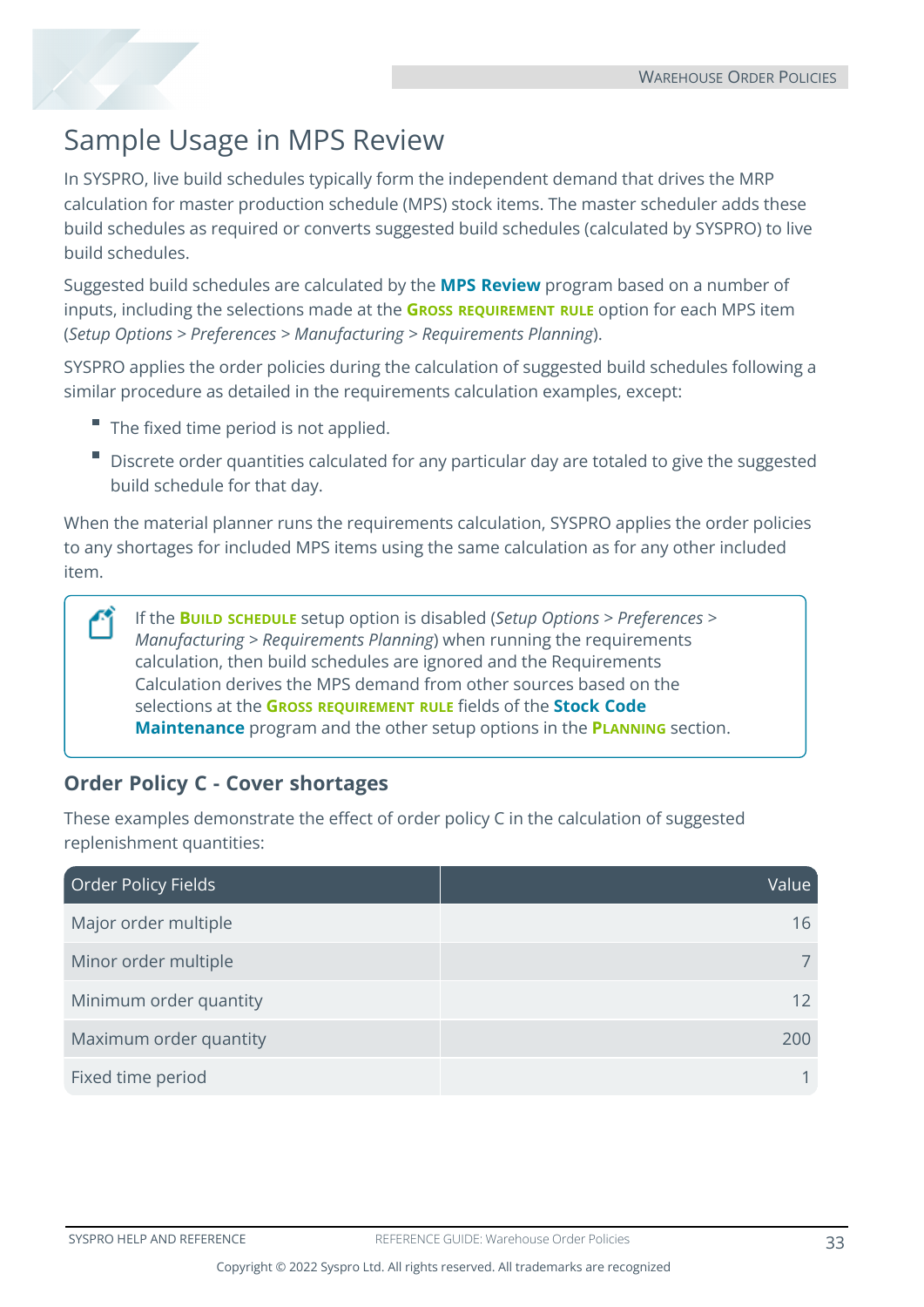| Data                | Day 1 | Day 2 | Day 3 |
|---------------------|-------|-------|-------|
| Forecast            |       | 75    | 210   |
| Projected available |       | 4     |       |
| Shortage            |       |       | 207   |

The suggested build schedules that the **MPS Review** program calculates for an MPS item with the above order policy settings are as follows:

#### **FOR EXAMPLE:**

#### **Day 1**:

- 1. Shortage = forecast available
	- a. Shortage =  $8 0 = 8$
- 2. Shortage < minimum order quantity
	- a.  $8 < 12$

As the order quantity is more than the shortage, rule C2 applies making the order quantity 12.

#### **Day 2:**

- 1. Shortage = forecast available
	- a.  $75 4 = 7$



The shortage is more than the minimum order quantity (rule C3).

2. Shortage - minimum order quantity

```
a. 71 - 12 = 59
```
- 3. Apply major order multiple to the remaining shortage:
	- a.  $59 / 16 = 3.6875$  rounded down = 3
	- b. Quantity calculated =  $3 \times 16 = 48$
	- c. Remaining shortage =  $59 48 = 11$
- 4. Apply minor order multiple to the remaining shortage:
	- a.  $11 / 7 = 1.571$  rounded up = 2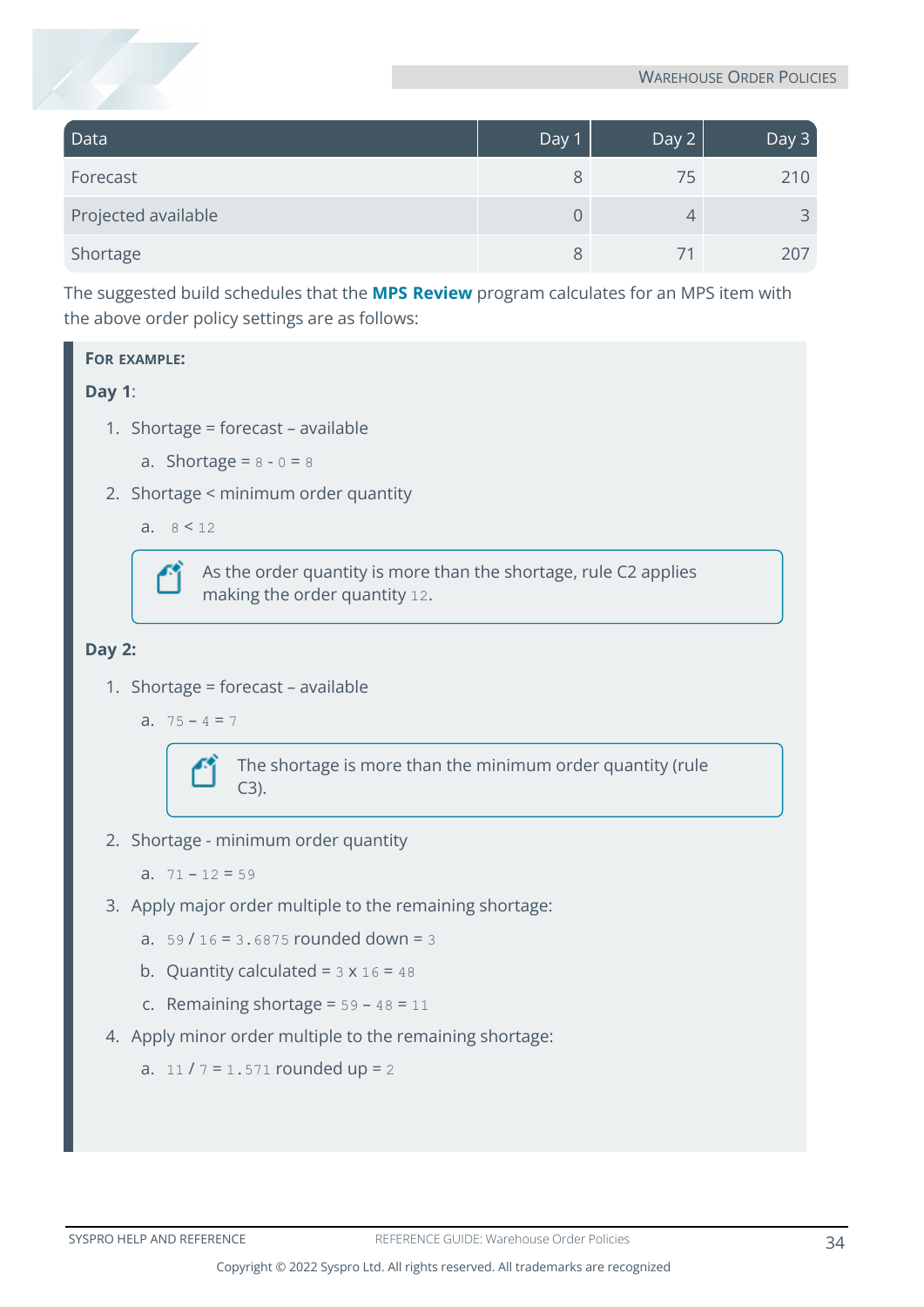- b. Quantity calculated =  $2 \times 7 = 14$
- 5. Re-add the minimum order quantity to the quantities calculated
	- a. Suggested build schedule =  $48 + 14 + 12 = 74$

#### **Day 3:**

- 1. Shortage = forecast available
	- a.  $210 3 = 207$

207 > maximum order quantity, therefore apply rule A4.

- i. First order quantity = maximum order quantity =  $200$
- ii. Calculate remaining shortage: shortage first order quantity

a.  $207 - 200 = 7$ 

- 2. Remaining shortage < minimum order quantity.
	- a. Second order quantity = minimum order quantity =  $12$  (rule C2)
- 3. Add all order quantities for the day
	- a. Suggested build schedule =  $200 + 12 = 212$

Copyright © 2022 Syspro Ltd. All rights reserved. All trademarks are recognized